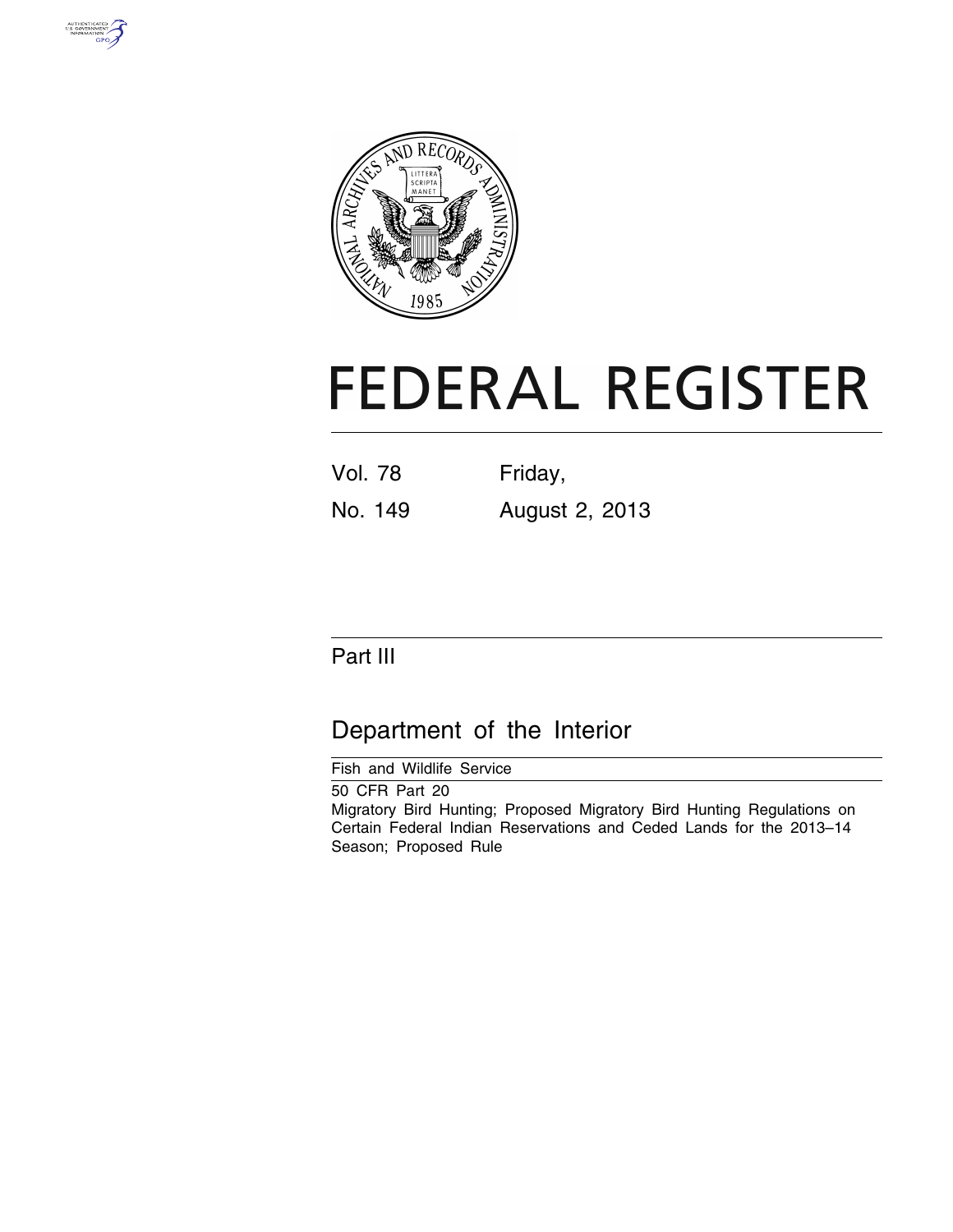# **DEPARTMENT OF THE INTERIOR**

#### **Fish and Wildlife Service**

#### **50 CFR Part 20**

**[Docket No. FWS–HQ–MB–2013–0057; FF09M21200–134–FXMB1231099BPP0]** 

#### **RIN 1018–AY87**

#### **Migratory Bird Hunting; Proposed Migratory Bird Hunting Regulations on Certain Federal Indian Reservations and Ceded Lands for the 2013–14 Season**

**AGENCY:** Fish and Wildlife Service, Interior.

#### **ACTION:** Proposed rule.

**SUMMARY:** The U.S. Fish and Wildlife Service (hereinafter, Service or we) proposes special migratory bird hunting regulations for certain Tribes on Federal Indian reservations, off-reservation trust lands, and ceded lands for the 2013–14 migratory bird hunting season.

**DATES:** We will accept all comments on the proposed regulations that are postmarked or received in our office by August 12, 2013.

**ADDRESSES:** You may submit comments on the proposals by one of the following methods:

• *Federal eRulemaking Portal: [http://](http://www.regulations.gov)  [www.regulations.gov](http://www.regulations.gov)*. Follow the instructions for submitting comments on Docket No. FWS–HQ–MB–2013– 0057.

• *U.S. mail or hand-delivery:* Public Comments Processing, Attn: FWS–HQ– MB–2013–0057; Division of Policy and Directives Management; U.S. Fish and Wildlife Service; 4401 N. Fairfax Drive, MS 2042–PDM; Arlington, VA 22203. We will not accept emailed or faxed comments. We will post all comments on *<http://www.regulations.gov>*. This generally means that we will post any personal information you provide us (see the Public Comments section below for more information).

**FOR FURTHER INFORMATION CONTACT:** Ron W. Kokel, U.S. Fish and Wildlife Service, Department of the Interior, MS MBSP–4107–ARLSQ, 1849 C Street, NW., Washington, DC 20240; (703) 358– 1714.

**SUPPLEMENTARY INFORMATION:** In the April 9, 2013, **Federal Register** (78 FR 21200), we requested proposals from Indian Tribes wishing to establish special migratory bird hunting regulations for the 2013–14 hunting season, under the guidelines described in the June 4, 1985, **Federal Register** (50 FR 23467). In this supplemental proposed rule, we propose special

migratory bird hunting regulations for 30 Indian Tribes, based on the input we received in response to the April 9, 2013, proposed rule, and our previous rules. As described in that proposed rule, the promulgation of annual migratory bird hunting regulations involves a series of rulemaking actions each year. This proposed rule is part of that series.

We developed the guidelines for establishing special migratory bird hunting regulations for Indian Tribes in response to tribal requests for recognition of their reserved hunting rights and, for some Tribes, recognition of their authority to regulate hunting by both tribal and nontribal hunters on their reservations. The guidelines include possibilities for:

(1) On-reservation hunting by both tribal and nontribal hunters, with hunting by nontribal hunters on some reservations to take place within Federal frameworks but on dates different from those selected by the surrounding State(s);

(2) On-reservation hunting by tribal members only, outside of the usual Federal frameworks for season dates and length, and for daily bag and possession limits; and

(3) Off-reservation hunting by tribal members on ceded lands, outside of usual framework dates and season length, with some added flexibility in daily bag and possession limits.

In all cases, the regulations established under the guidelines must be consistent with the March 10 to September 1 closed season mandated by the 1916 Convention between the United States and Great Britain (for Canada) for the Protection of Migratory Birds (Treaty). The guidelines apply to those Tribes having recognized reserved hunting rights on Federal Indian reservations (including off-reservation trust lands) and on ceded lands. They also apply to establishing migratory bird hunting regulations for nontribal hunters on all lands within the exterior boundaries of reservations where Tribes have full wildlife management authority over such hunting or where the Tribes and affected States otherwise have reached agreement over hunting by nontribal hunters on lands owned by non-Indians within the reservation.

Tribes usually have the authority to regulate migratory bird hunting by nonmembers on Indian-owned reservation lands, subject to Service approval. The question of jurisdiction is more complex on reservations that include lands owned by non-Indians, especially when the surrounding States have established or intend to establish regulations governing hunting by non-

Indians on these lands. In such cases, we encourage the Tribes and States to reach agreement on regulations that would apply throughout the reservations. When appropriate, we will consult with a Tribe and State with the aim of facilitating an accord. We also will consult jointly with tribal and State officials in the affected States where Tribes wish to establish special hunting regulations for tribal members on ceded lands. Because of past questions regarding interpretation of what events trigger the consultation process, as well as who initiates it, we provide the following clarification.

We routinely provide copies of **Federal Register** publications pertaining to migratory bird management to all State Directors, Tribes, and other interested parties. It is the responsibility of the States, Tribes, and others to notify us of any concern regarding any feature(s) of any regulations. When we receive such notification, we will initiate consultation.

Our guidelines provide for the continued harvest of waterfowl and other migratory game birds by tribal members on reservations where such harvest has been a customary practice. We do not oppose this harvest, provided it does not take place during the closed season defined by the Treaty, and does not adversely affect the status of the migratory bird resource. Before developing the guidelines, we reviewed available information on the current status of migratory bird populations, reviewed the current status of migratory bird hunting on Federal Indian reservations, and evaluated the potential impact of such guidelines on migratory birds. We concluded that the impact of migratory bird harvest by tribal members hunting on their reservations is minimal.

One area of interest in Indian migratory bird hunting regulations relates to hunting seasons for nontribal hunters on dates that are within Federal frameworks, but which are different from those established by the State(s) where the reservation is located. A large influx of nontribal hunters onto a reservation at a time when the season is closed in the surrounding State(s) could result in adverse population impacts on one or more migratory bird species. The guidelines make this unlikely, and we may modify regulations or establish experimental special hunts, after evaluation of information obtained by the Tribes.

We believe the guidelines provide appropriate opportunity to accommodate the reserved hunting rights and management authority of Indian Tribes while ensuring that the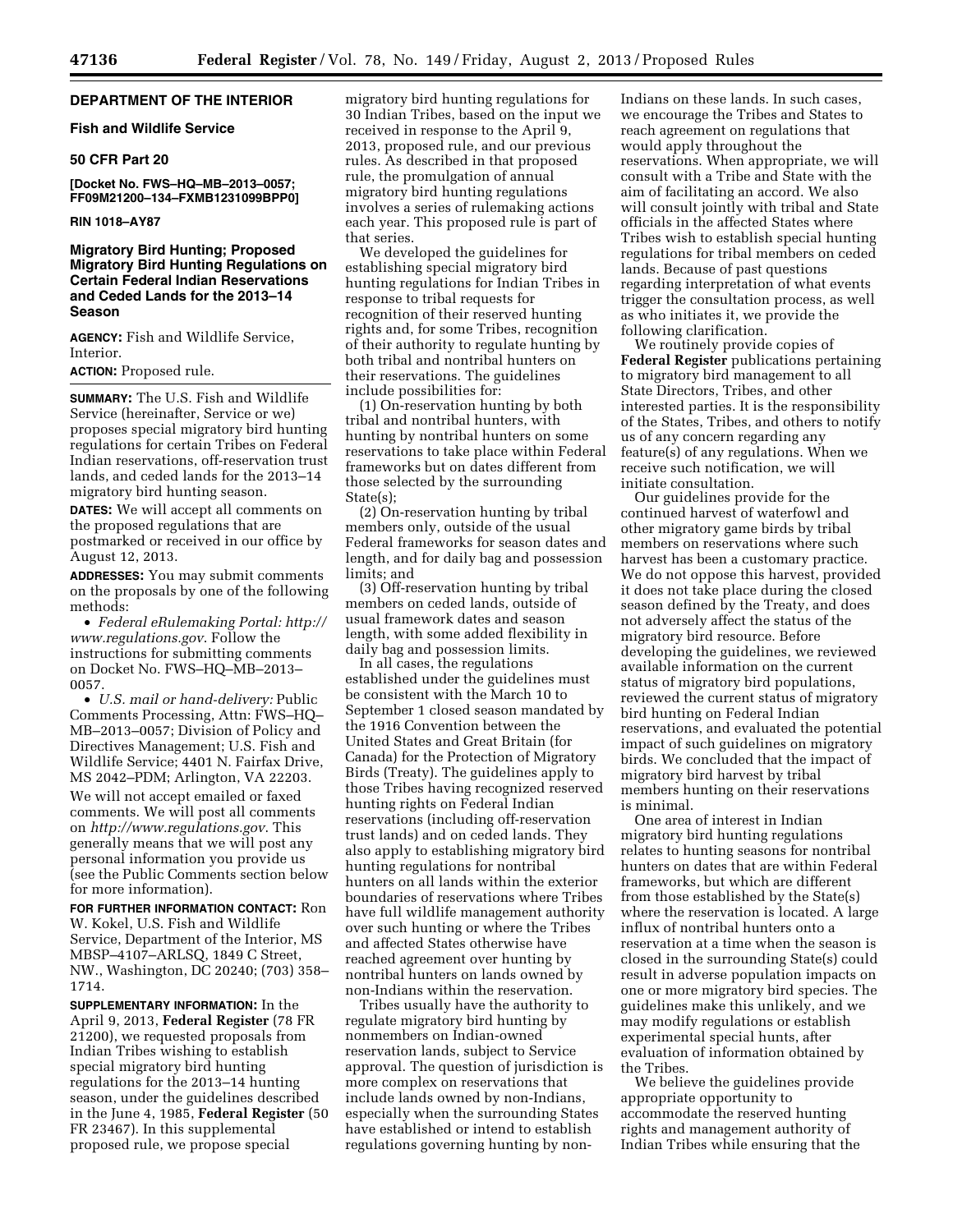migratory bird resource receives necessary protection. The conservation of this important international resource is paramount. Further, the guidelines should not be viewed as inflexible. In this regard, we note that they have been employed successfully since 1985. We believe they have been tested adequately and, therefore, we made them final beginning with the 1988–89 hunting season (53 FR 31612, August 18, 1988). We should stress here, however, that use of the guidelines is not mandatory and no action is required if a Tribe wishes to observe the hunting regulations established by the State(s) in which the reservation is located.

# **Service Migratory Bird Regulations Committee Meetings**

Participants at the June 19–20, 2013, meetings reviewed information on the current status of migratory shore and upland game birds and developed 2013– 14 migratory game bird regulations recommendations for these species plus regulations for migratory game birds in Alaska, Puerto Rico, and the U.S. Virgin Islands; special September waterfowl seasons in designated States; special sea duck seasons in the Atlantic Flyway; and extended falconry seasons. In addition, we reviewed and discussed preliminary information on the status of waterfowl.

Participants at the previously announced July 31–August 1, 2013, meetings will review information on the current status of waterfowl and develop recommendations for the 2013–14 regulations pertaining to regular waterfowl seasons and other species and seasons not previously discussed at the early-season meetings. In accordance with Department of the Interior policy, these meetings are open to public observation and you may submit comments on the matters discussed.

#### **Population Status and Harvest**

Preliminary information on the status of waterfowl and information on the status and harvest of migratory shore and upland game birds was excerpted from various reports and provided in the July 26, 2013, **Federal Register** (78 FR 45376). For more detailed information on methodologies and results, you may obtain complete copies of the various reports at the address indicated under **FOR FURTHER INFORMATION CONTACT**, from our Web site at *[http://www.fws.gov/migratorybirds/](http://www.fws.gov/migratorybirds/NewsPublicationsReports.html)  [NewsPublicationsReports.html](http://www.fws.gov/migratorybirds/NewsPublicationsReports.html)*, or from *<http://www.regulations.gov>*.

# **Hunting Season Proposals From Indian Tribes and Organizations**

For the 2013–14 hunting season, we received requests from 25 Tribes and Indian organizations. In this proposed rule, we respond to these requests and also evaluate anticipated requests for five Tribes from whom we usually hear but from whom we have not yet received proposals. We actively solicit regulatory proposals from other tribal groups that are interested in working cooperatively for the benefit of waterfowl and other migratory game birds. We encourage Tribes to work with us to develop agreements for management of migratory bird resources on tribal lands.

It should be noted that this proposed rule includes generalized regulations for both early- and late-season hunting. A final rule will be published in a late-August 2013 **Federal Register** that will include tribal regulations for the earlyhunting season. Early seasons generally begin around September 1 each year, and most commonly include such species as American woodcock, sandhill cranes, mourning doves, and whitewinged doves. Late seasons generally begin on or around September 24, and most commonly include waterfowl species.

In this current rulemaking, because of the compressed timeframe for establishing regulations for Indian Tribes and because final frameworks dates and other specific information are not available, the regulations for many tribal hunting seasons are described in relation to the season dates, season length, and limits that will be permitted when final Federal frameworks are announced for early- and late-season regulations. For example, daily bag and possession limits for ducks on some areas are shown as the same as permitted in Pacific Flyway States under final Federal frameworks, and limits for geese will be shown as the same permitted by the State(s) in which the tribal hunting area is located.

The proposed frameworks for earlyseason regulations were published in the **Federal Register** on July 26, 2013 (78 FR 45376); early-season final frameworks will be published in late August. Proposed late-season frameworks for waterfowl and coots will be published in mid-August, and the final frameworks for the late seasons will be published in mid-September. We will notify affected Tribes of season dates, bag limits, etc., as soon as final frameworks are established. As previously discussed, no action is required by Tribes wishing to observe migratory bird hunting regulations

established by the State(s) where they are located. The proposed regulations for the 30 Tribes that meet the established criteria are shown below.

#### *(a) Colorado River Indian Tribes, Colorado River Indian Reservation, Parker, Arizona (Tribal Members and Nontribal Hunters)*

The Colorado River Indian Reservation is located in Arizona and California. The Tribes own almost all lands on the reservation, and have full wildlife management authority.

In their 2013–14 proposal, the Colorado River Indian Tribes request split dove seasons. They propose that their early season begin September 1 and end September 15, 2013. Daily bag limits would be 10 mourning or whitewinged doves in the aggregate. The late season for doves is proposed to open November 9, 2013, and close December 23, 2013. The daily bag limit would be 10 mourning doves. The possession limit would be twice the daily bag limit after the first day of the season. Shooting hours would be from one-half hour before sunrise to noon in the early season and until sunset in the late season. Other special tribally set regulations would apply.

The Tribes also propose duck hunting seasons. The season would open October 12, 2013, and close January 26, 2014. The Tribes propose the same season dates for mergansers, coots, and common moorhens. The daily bag limit for ducks, including mergansers, would be seven, except that the daily bag limits could contain no more than two hen mallards, two redheads, two Mexican ducks, two goldeneye, three scaup, one pintail, two cinnamon teal, and one canvasback. The possession limit would be twice the daily bag limit after the first day of the season. The daily bag and possession limit for coots and common moorhens would be 25, singly or in the aggregate. Shooting hours would be from one-half hour before sunrise to sunset.

For geese, the Colorado River Indian Tribes propose a season of October 13, 2013, through January 20, 2014. The daily bag limit for geese would be three light geese and three dark geese. The possession limit would be six light geese and six dark geese after opening day. Shooting hours would be from onehalf hour before sunrise to sunset.

In 1996, the Tribes conducted a detailed assessment of dove hunting. Results showed approximately 16,100 mourning doves and 13,600 whitewinged doves were harvested by approximately 2,660 hunters who averaged 1.45 hunter-days. Field observations and permit sales indicate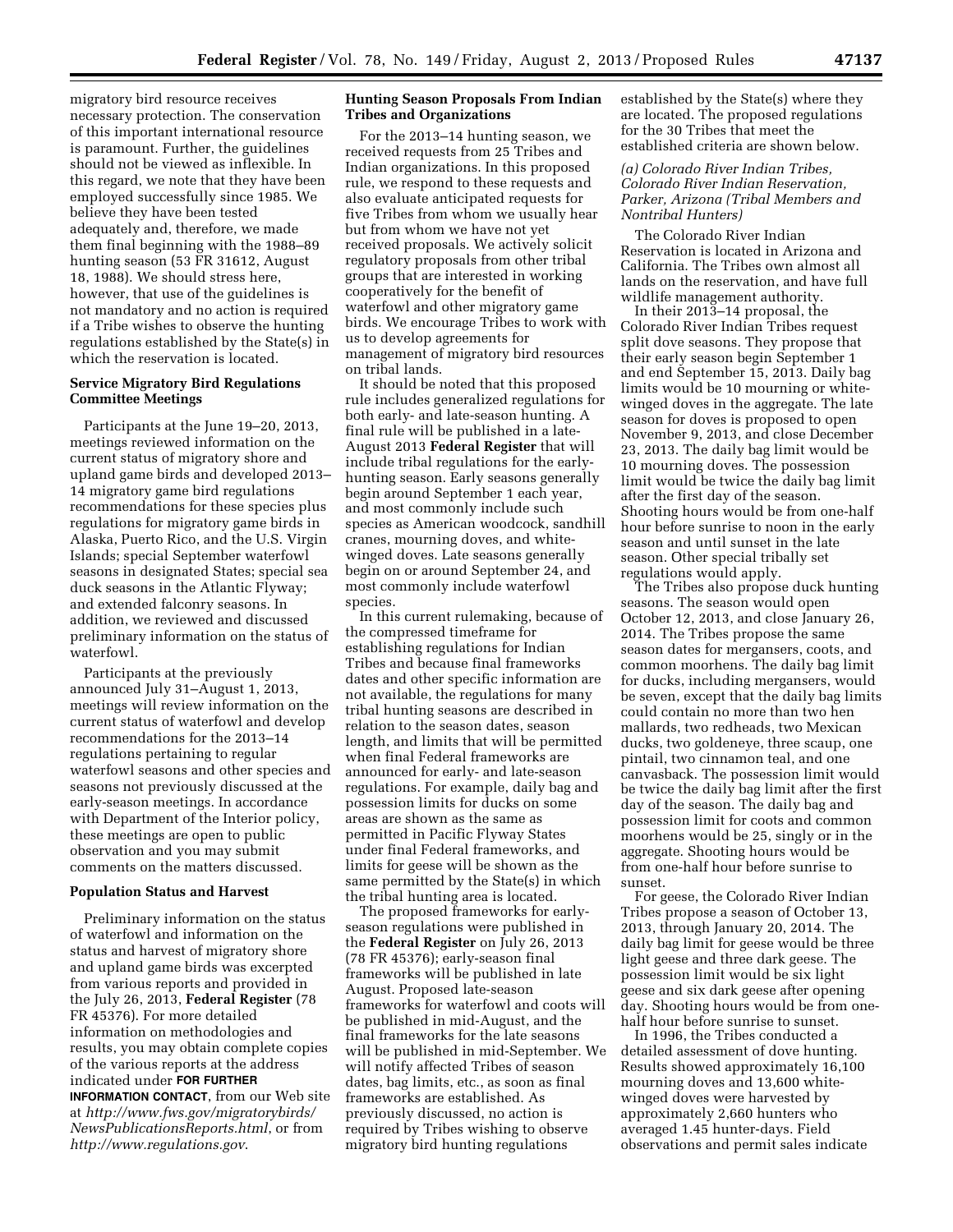that fewer than 200 hunters participate in waterfowl seasons. Under the proposed regulations described here and based upon past seasons, we and the Tribes estimate harvest will be similar.

Hunters must have a valid Colorado River Indian Reservation hunting permit and a Federal Migratory Bird Stamp in their possession while hunting. Other special tribally set regulations would apply. As in the past, the regulations would apply both to tribal and nontribal hunters, and nontoxic shot is required for waterfowl hunting.

We propose to approve the Colorado River Indian Tribes regulations for the 2013–14 hunting season, given the seasons' dates fall within final flyway frameworks (applies to nontribal hunters only).

## *(b) Confederated Salish and Kootenai Tribes, Flathead Indian Reservation, Pablo, Montana (Tribal and Nontribal Hunters)*

For the past several years, the Confederated Salish and Kootenai Tribes and the State of Montana have entered into cooperative agreements for the regulation of hunting on the Flathead Indian Reservation. The State and the Tribes are currently operating under a cooperative agreement signed in 1990, that addresses fishing and hunting management and regulation issues of mutual concern. This agreement enables all hunters to utilize waterfowl hunting opportunities on the reservation.

As in the past, tribal regulations for nontribal hunters would be at least as restrictive as those established for the Pacific Flyway portion of Montana. Goose, duck, and coot season dates would also be at least as restrictive as those established for the Pacific Flyway portion of Montana. Shooting hours for waterfowl hunting on the Flathead Reservation are sunrise to sunset. Steel shot or other federally approved nontoxic shots are the only legal shotgun loads on the reservation for waterfowl or other game birds.

For tribal members, the Tribe proposes outside frameworks for ducks and geese of September 1, 2013, through March 9, 2014. Daily bag and possession limits were not proposed for tribal members.

The requested season dates and bag limits are similar to past regulations. Harvest levels are not expected to change significantly. Standardized check station data from the 1993–94 and 1994–95 hunting seasons indicated no significant changes in harvest levels and that the large majority of the harvest is by nontribal hunters.

We propose to approve the Tribes' request for special migratory bird

regulations for the 2013–14 hunting season.

# *(c) Fond du Lac Band of Lake Superior Chippewa Indians, Cloquet, Minnesota (Tribal Members Only)*

Since 1996, the Service and the Fond du Lac Band of Lake Superior Chippewa Indians have cooperated to establish special migratory bird hunting regulations for tribal members. The Fond du Lac's May 26, 2013, proposal covers land set apart for the band under the Treaties of 1837 and 1854 in northeastern and east-central Minnesota and the Band's Reservation near Duluth.

The band's proposal for 2013–14 is essentially the same as that approved last year except for an expansion of the sandhill crane season to include both the 1854 and 1837 ceded territories only and not reservation lands. The proposed 2013–14 waterfowl hunting season regulations for Fond du Lac are as follows:

#### *Ducks*

A. 1854 and 1837 Ceded Territories: *Season Dates:* Begin September 14 and end November 24, 2013.

*Daily Bag Limit:* 18 ducks, including no more than 12 mallards (only 3 of which may be hens), 9 black ducks, 9 scaup, 9 wood ducks, 9 redheads, 9 pintails, and 9 canvasbacks.

B. Reservation:

*Season Dates:* Begin September 1 and end November 24, 2013.

*Daily Bag Limit:* 12 ducks, including no more than 8 mallards (only 2 of which may be hens), 6 black ducks, 6 scaup, 6 redheads, 6 pintails, 6 wood ducks, and 6 canvasbacks.

#### *Mergansers*

A. 1854 and 1837 Ceded Territories:

*Season Dates:* Begin September 14 and end November 24, 2013.

*Daily Bag Limit:* 15 mergansers, including no more than 6 hooded mergansers.

# B. Reservation:

*Season Dates:* Begin September 1 and end November 24, 2013.

*Daily Bag Limit:* 10 mergansers, including no more than 4 hooded mergansers.

*Canada Geese:* All Areas:

*Season Dates:* Begin September 1 and end November 24, 2013.

*Daily Bag Limit:* 20 geese.

*Sandhill Cranes:* 1854 and 1837 Ceded Territories:

*Season Dates:* Begin September 1 and end November 24, 2013.

*Daily Bag Limit:* One sandhill crane. A crane carcass tag is required prior to hunting.

*Coots and Common Moorhens (Common Gallinules)* 

A. 1854 and 1837 Ceded Territories:

*Season Dates:* Begin September 14 and end November 24, 2013.

*Daily Bag Limit:* 20 coots and common moorhens, singly or in the aggregate.

#### B. Reservation:

*Season Dates:* Begin September 1 and end November 24, 2013.

*Daily Bag Limit:* 20 coots and common moorhens, singly or in the aggregate.

*Sora and Virginia Rails:* All Areas: *Season Dates:* Begin September 1 and

end November 24, 2013. *Daily Bag Limit:* 25 sora and Virginia

rails, singly or in the aggregate. *Common Snipe:* All Areas:

*Season Dates:* Begin September 1 and end November 24, 2013.

*Daily Bag Limit:* Eight common snipe. *Woodcock:* All Areas:

*Season Dates:* Begin September 1 and end November 24, 2013.

*Daily Bag Limit:* Three woodcock. *Mourning Dove:* All Areas *Season Dates:* Begin September 1 and

end October 30, 2013.

*Daily Bag Limit:* 30 mourning doves. The following general conditions apply:

1. While hunting waterfowl, a tribal member must carry on his/her person a valid Ceded Territory License.

2. Shooting hours for migratory birds are one-half hour before sunrise to onehalf hour after sunset.

3. Except as otherwise noted, tribal members will be required to comply with tribal codes that will be no less restrictive than the provisions of Chapter 10 of the Model Off-Reservation Code. Except as modified by the Service rules adopted in response to this proposal, these amended regulations parallel Federal requirements in 50 CFR part 20 as to hunting methods, transportation, sale, exportation, and other conditions generally applicable to migratory bird hunting.

4. Band members in each zone will comply with State regulations providing for closed and restricted waterfowl hunting areas.

5. There are no possession limits for migratory birds except for cranes in the Ceded Territories, unless otherwise noted above. For purposes of enforcing bag limits, all migratory birds in the possession or custody of band members on ceded lands will be considered to have been taken on those lands unless tagged by a tribal or State conservation warden as having been taken onreservation. All migratory birds that fall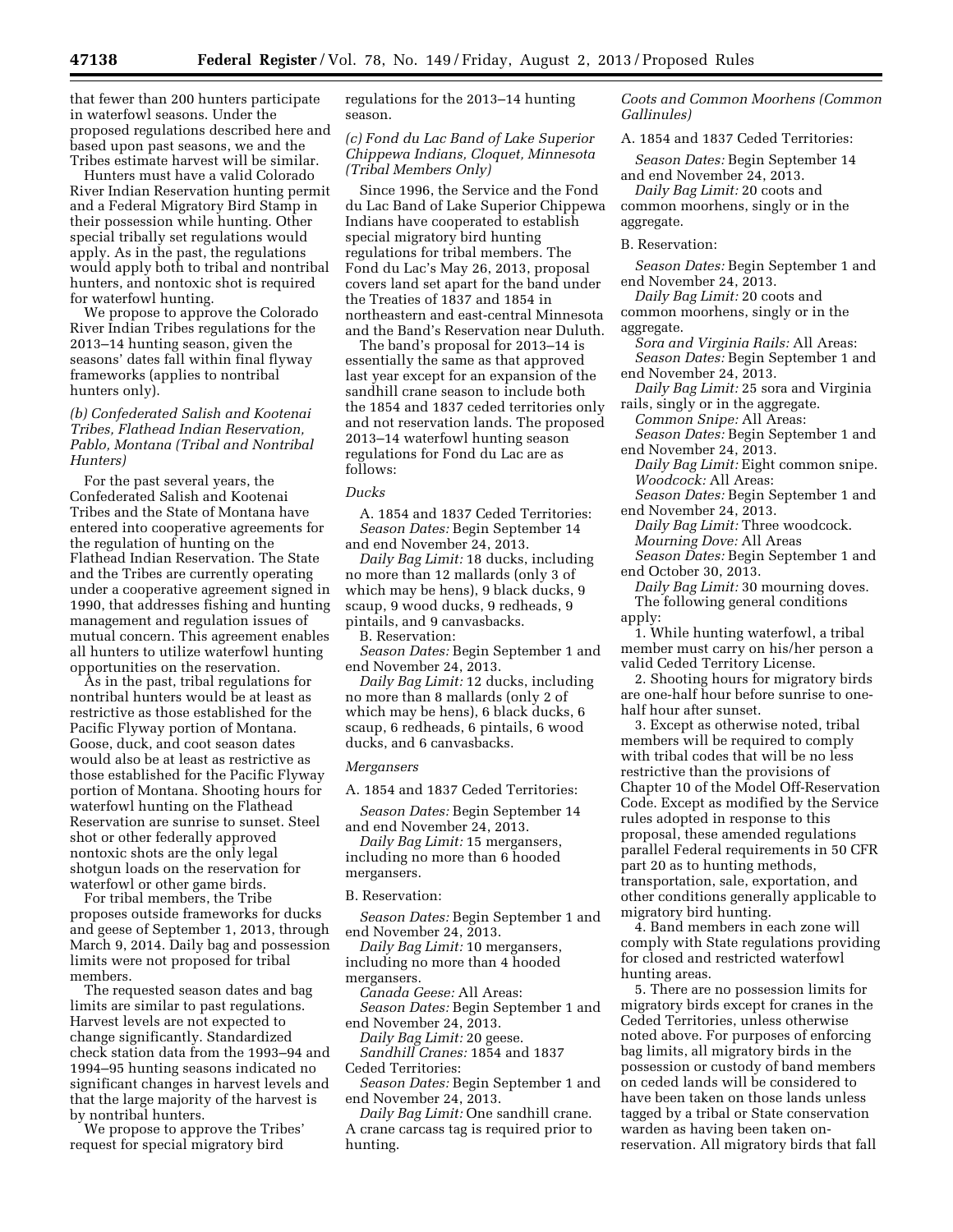on reservation lands will not count as part of any off-reservation bag or possession limit.

The band anticipates harvest will be fewer than 500 ducks and geese, and fewer than 10 sandhill cranes.

We propose to approve the request for special migratory bird hunting regulations for the Fond du Lac Band of Lake Superior Chippewa Indians.

#### *(d) Grand Traverse Band of Ottawa and Chippewa Indians, Suttons Bay, Michigan (Tribal Members Only)*

In the 1995–96 migratory bird seasons, the Grand Traverse Band of Ottawa and Chippewa Indians and the Service first cooperated to establish special regulations for waterfowl. The Grand Traverse Band is a self-governing, federally recognized Tribe located on the west arm of Grand Traverse Bay in Leelanau County, Michigan. The Grand Traverse Band is a signatory Tribe of the Treaty of 1836. We have approved special regulations for tribal members of the 1836 treaty's signatory Tribes on ceded lands in Michigan since the 1986–87 hunting season.

For the 2013–14 season, the Tribe requests that the tribal member duck season run from September 15, 2013, through January 15, 2014. A daily bag limit of 20 would include no more than 5 pintail, 3 canvasback, 1 hooded merganser, 5 black ducks, 5 wood ducks, 3 redheads, and 9 mallards (only 4 of which may be hens).

For Canada and snow geese, the Tribe proposes a September 1 through November 30, 2013, and a January 1 through February 8, 2013, season. For white-fronted geese and brant, the Tribe proposes a September 20 through November 30, 2013, season. The daily bag limit for Canada and snow geese would be 10, and the daily bag limit for white-fronted geese and including brant would be 5 birds. We further note that, based on available data (of major goose migration routes), it is unlikely that any Canada geese from the Southern James Bay Population will be harvested by the Tribe.

For woodcock, the Tribe proposes a September 1 through November 14, 2013, season. The daily bag limit will not exceed five birds. For mourning doves, snipe, and rails, the Tribe usually proposes a September 1 through November 14, 2013, season. The daily bag limit would be 10 per species.

For sandhill cranes, the Tribe proposes a new season of September 1 through November 30, 2013. The daily bag limit will not exceed one bird daily. All cranes in this proposed hunt area are Eastern Population (EP) sandhill cranes (see Sandhill Crane Daily Bag

Limit under (e) Great Lakes Indian Fish and Wildlife Commission for further discussion).

All other Federal regulations contained in 50 CFR part 20 would apply. The Tribe proposes to monitor harvest closely through game bag checks, patrols, and mail surveys. Harvest surveys from the 2011–12 hunting season indicated that approximately 29 tribal hunters harvested an estimated 140 ducks and 45 Canada geese.

We propose to approve the Grand Traverse Band of Ottawa and Chippewa Indians 2013–14 special migratory bird hunting proposal, including the continuance of the sandhill crane season. However, given the need to closely monitor the harvest of this species, we suggest that Grand Traverse implement either a special crane harvest tag or crane harvest reporting system/ survey to track crane harvest, similar to that implemented by Fond du Lac last year.

# *(e) Great Lakes Indian Fish and Wildlife Commission, Odanah, Wisconsin (Tribal Members Only)*

Since 1985, various bands of the Lake Superior Tribe of Chippewa Indians have exercised judicially recognized, off-reservation hunting rights for migratory birds in Wisconsin. The specific regulations were established by the Service in consultation with the Wisconsin Department of Natural Resources and the Great Lakes Indian Fish and Wildlife Commission. (GLIFWC is an intertribal agency exercising delegated natural resource management and regulatory authority from its member Tribes in portions of Wisconsin, Michigan, and Minnesota). Beginning in 1986, a Tribal season on ceded lands in the western portion of the Michigan Upper Peninsula was developed in coordination with the Michigan Department of Natural Resources. We have approved regulations for Tribal members in both Michigan and Wisconsin since the 1986–87 hunting season. In 1987, GLIFWC requested, and we approved, regulations to permit Tribal members to hunt on ceded lands in Minnesota, as well as in Michigan and Wisconsin. The States of Michigan and Wisconsin originally concurred with the regulations, although both Wisconsin and Michigan have raised various concerns over the years. Minnesota did not concur with the original regulations, stressing that the State would not recognize Chippewa Indian hunting rights in Minnesota's treaty area until a court with jurisdiction over the State acknowledges and defines the extent of

these rights. In 1999, the U.S. Supreme Court upheld the existence of the tribes' treaty reserved rights in *Minnesota* v. *Mille Lacs Band,* 199 S.Ct. 1187 (1999).

We acknowledge all of the States' concerns, but point out that the U.S. Government has recognized the Indian treaty reserved rights, and that acceptable hunting regulations have been successfully implemented in Minnesota, Michigan, and Wisconsin. Consequently, in view of the above, we have approved regulations since the 1987–88 hunting season on ceded lands in all three States. In fact, this recognition of the principle of treaty reserved rights for band members to hunt and fish was pivotal in our decision to approve a 1991–92 season for the 1836 ceded area in Michigan. Since then, in the 2007 Consent Decree the 1836 Treaty Tribes' and Michigan Department of Natural Resources and Environment established courtapproved regulations pertaining to offreservation hunting rights for migratory birds.

For 2013, the GLIFWC proposes offreservation special migratory bird hunting regulations on behalf of the member Tribes of the Voigt Intertribal Task Force of the GLIFWC (for the 1837 and 1842 Treaty areas in Wisconsin and Michigan), the Mille Lacs Band of Ojibwe and the six Wisconsin Bands (for the 1837 Treaty area in Minnesota), and the Bay Mills Indian Community (for the 1836 Treaty area in Michigan). Member Tribes of the Task Force are: the Bad River Band of the Lake Superior Tribe of Chippewa Indians, the Lac Courte Oreilles Band of Lake Superior Chippewa Indians, the Lac du Flambeau Band of Lake Superior Chippewa Indians, the Red Cliff Band of Lake Superior Chippewa Indians, the St. Croix Chippewa Indians of Wisconsin, and the Sokaogon Chippewa Community (Mole Lake Band), all in Wisconsin; the Mille Lacs Band of Chippewa Indians and the Fond du Lac Band of Lake Superior Chippewa Indians in Minnesota; and the Lac Vieux Desert Band of Chippewa Indians and the Keweenaw Bay Indian Community in Michigan.

The GLIFWC 2013 proposal has several significant changes from regulations approved last season. In the 1837 and 1842 Treaty Areas, the GLIFWC proposal would allow the use of electronic calls through September 20; would extend shooting hours by 45 minutes before sunrise and after sunset; would increase the daily bag limit from 1 to 2 sandhill cranes; would allow the first hunting season of swans; would open the season for several species (other than geese) to September 1; and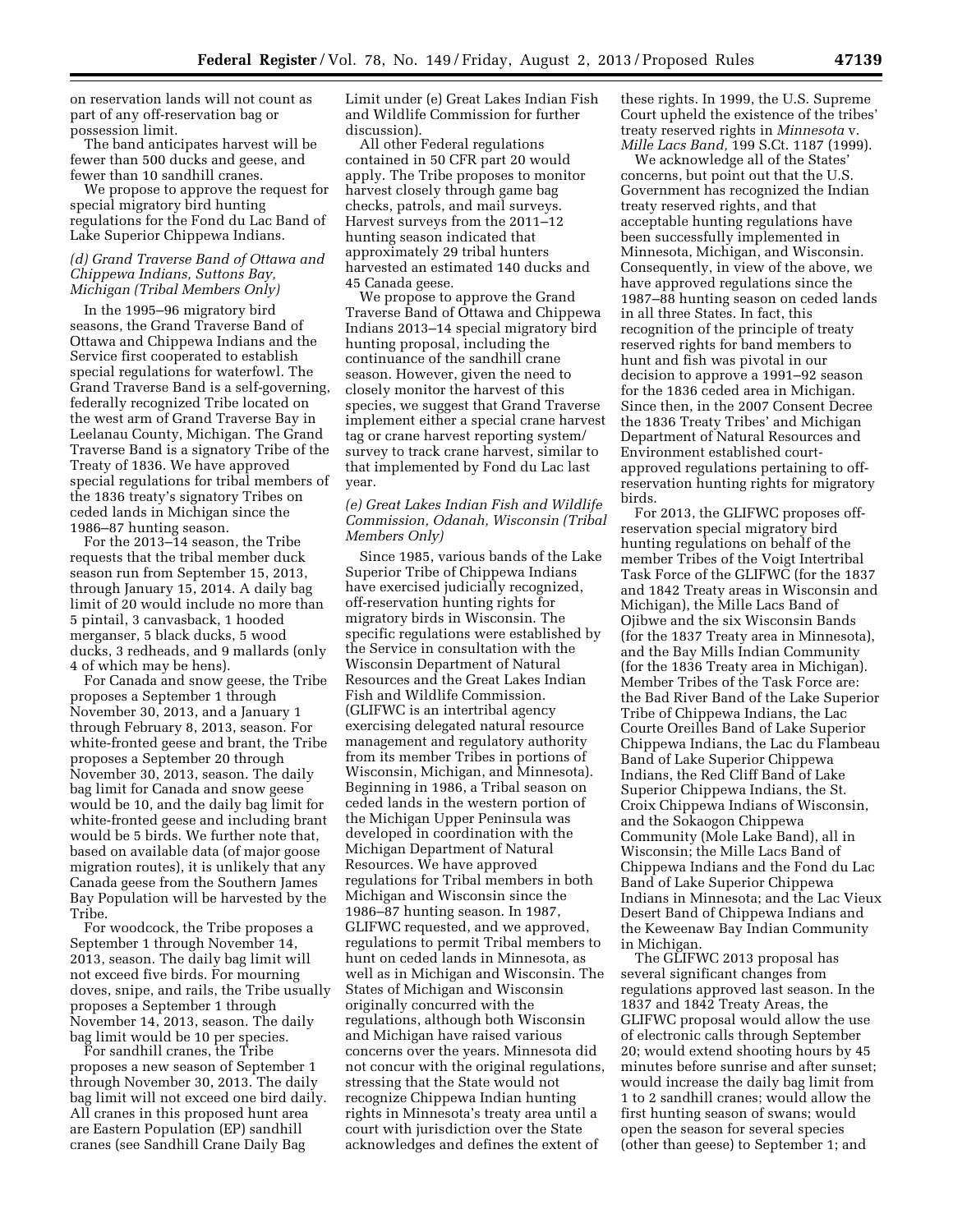would require nontoxic shot for all migratory bird hunting. In the 1836 Treaty Area, the GLIFWC's proposal would open the season for several species to September 1 to align with the goose season.

GLIFWC states that the proposed regulatory changes are intended to provide tribal members a harvest opportunity within the scope of rights reserved in their various treaties and increase tribal subsistence harvest opportunities, while protecting migratory bird populations. Under the GLIFWC's proposed regulations, GLIFWC expects total ceded territory harvest to be approximately 1,575 ducks, 300 geese, 20 sandhill cranes, and 20 swans, which is roughly similar to anticipated levels in previous years for those species for which seasons were established. GLIWFC further anticipates that tribal harvest will remain low given the small number of tribal hunters and the limited opportunity to harvest more than a small number of birds on most hunting trips.

Recent GLIFWC harvest surveys (1996–98, 2001, 2004, and 2007–08, 2011, and 2012) indicate that tribal offreservation waterfowl harvest has averaged fewer than 1,100 ducks and 250 geese annually. In the latest survey year for which we have specific results (2004), an estimated 53 hunters took an estimated 421 trips and harvested 645 ducks (1.5 ducks per trip) and 84 geese (0.2 geese per trip). Analysis of hunter survey data over 1996–2004 indicates a general downward trend in both harvest and hunter participation. GLIFWC is still completing a survey intiated after the 2012 season to determine if any increase in harvest occurred following several regulation changes.

While we acknowledge that tribal harvest and participation has declined in recent years, we do not believe that some of the GLIFWC's proposal for tribal waterfowl seasons on ceded lands in Wisconsin, Michigan, and Minnesota for the 2013–14 season is in the best interest of the conservation of migratory birds. More specific discussion follows below.

#### *Allowing Electronic Calls*

As we stated the last two years (76 FR 54676, September 1, 2011; 77 FR 54451, September 5, 2012), the issue of allowing electronic calls and other electronic devices for migratory game bird hunting has been highly debated and highly controversial over the last 40 years, similar to other prohibited hunting methods such as baiting. Electronic calls, i.e., the use or aid of recorded or electronic amplified bird calls or sounds, or recorded or

electrically amplified imitations of bird calls or sounds to lure or attract migratory game birds to hunters, was Federally prohibited in 1957, because of their effectiveness in attracting and aiding the harvest of ducks and geese and are generally not considered a legitimate component of hunting. In 1999, after much debate, the migratory bird regulations were revised to allow the use of electronic calls for the take of light geese (lesser snow geese and Ross geese) during a light-goose-only season when all other waterfowl and crane hunting seasons, excluding falconry, were closed (64 FR 7507, February 16, 1999; 64 FR 71236, December 20, 1999; 73 FR 65926, November 5, 2008). The regulations were also changed in 2006, to allow the use of electronic calls for the take of resident Canada geese during Canada-goose-only September seasons when all other waterfowl and crane seasons, excluding falconry, were closed (71 FR 45964, August 10, 2006). In both instances, these changes were made in order to significantly increase the harvest of these species due to either serious population overabundance, depredation issues, or public health and safety issues, or a combination of these.

Available information from the use of additional hunting methods, such as electronic calls, during the special lightgoose seasons indicate that total harvest increased approximately 50 to 69 percent. On specific days when lightgoose special regulations were in effect, the mean light goose harvest increased 244 percent. One research study found that lesser snow goose flocks were 5.0 times more likely to fly within gun range (≤50 meters) in response to electronic calls than to traditional calls, and the mean number of snow geese killed per hour per hunter averaged 9.1 times greater for electronic calls than for traditional calls. While these results are only directly applicable to light geese, we believe these results are applicable to most waterfowl species, and indicative of some likely adverse harvest impacts on other geese and ducks.

Removal of the electronic call prohibition would be inconsistent with our long-standing conservation concerns. Given available evidence on the effectiveness of electronic calls, and the large biological uncertainty surrounding any widespread use of electronic calls, we believe the potential for overharvest could contribute to longterm population declines. Further, migratory patterns could be affected, and it is possible that hunter participation could increase beyond GLIFWC's estimates (50 percent) and could result in additional conservation

impacts, particularly on locally breeding populations. Thus, we continue to not support allowing the use of electronic calls in the 1837 and 1842 Treaty Areas.

Additionally, given the fact that tribal waterfowl hunting covered by this proposal would occur on ceded lands that are not in the ownership of the Tribes, we believe the use of electronic calls to take waterfowl would lead to confusion on the part of the public, wildlife-management agencies, and law enforcement officials in implementing the requirements of 50 CFR part 20. Further, similar to the impacts of baiting, uncertainties concerning the zone of influence attributed to the use of electronic calls could potentially increase harvest from nontribal hunters operating within areas electronic calls are being used during the dates of the general hunt, thereby posing risks to the migratory patterns and distribution of migratory waterfowl.

Lastly, we remind GLIFWC that electronic calls are permitted for the take of resident Canada geese during Canada-goose-only September seasons when all other waterfowl and crane seasons are closed. In the case of GLIFWC's proposed seasons, electronic calls could be used September 1–14 for resident Canada geese (as long as GLIFWC's duck and crane season begins no earlier than September 15, see further discussion under *Earlier Season Opening Date*). This specific regulatory change was implemented in 2006, in order to significantly control resident Canada geese due to widespread population overabundance, depredation issues, and public health and safety issues.

#### *Expanded Shooting Hours*

Normally, shooting hours for migratory game birds are one-half hour before sunrise to sunset. A number of reasons and concerns have been cited for extending shooting hours past sunset. Potential impacts to some locally breeding populations (e.g., wood ducks), hunter safety, difficulty of identifying birds, retrieval of downed birds, and impacts on law enforcement are some of the normal concerns raised when discussing potential expansions of shooting hours. However, despite these concerns, in 2007, we supported the expansion of shooting hours by 15 minutes after sunset in the 1837, 1842, and 1836 Treaty Areas (72 FR 58452, October 15, 2007). We had previously supported this expansion in other tribal areas and have not been made aware of any wide-scale problems. Further, at that time, we believed that the continuation of a specific species restriction within the daily bag limit for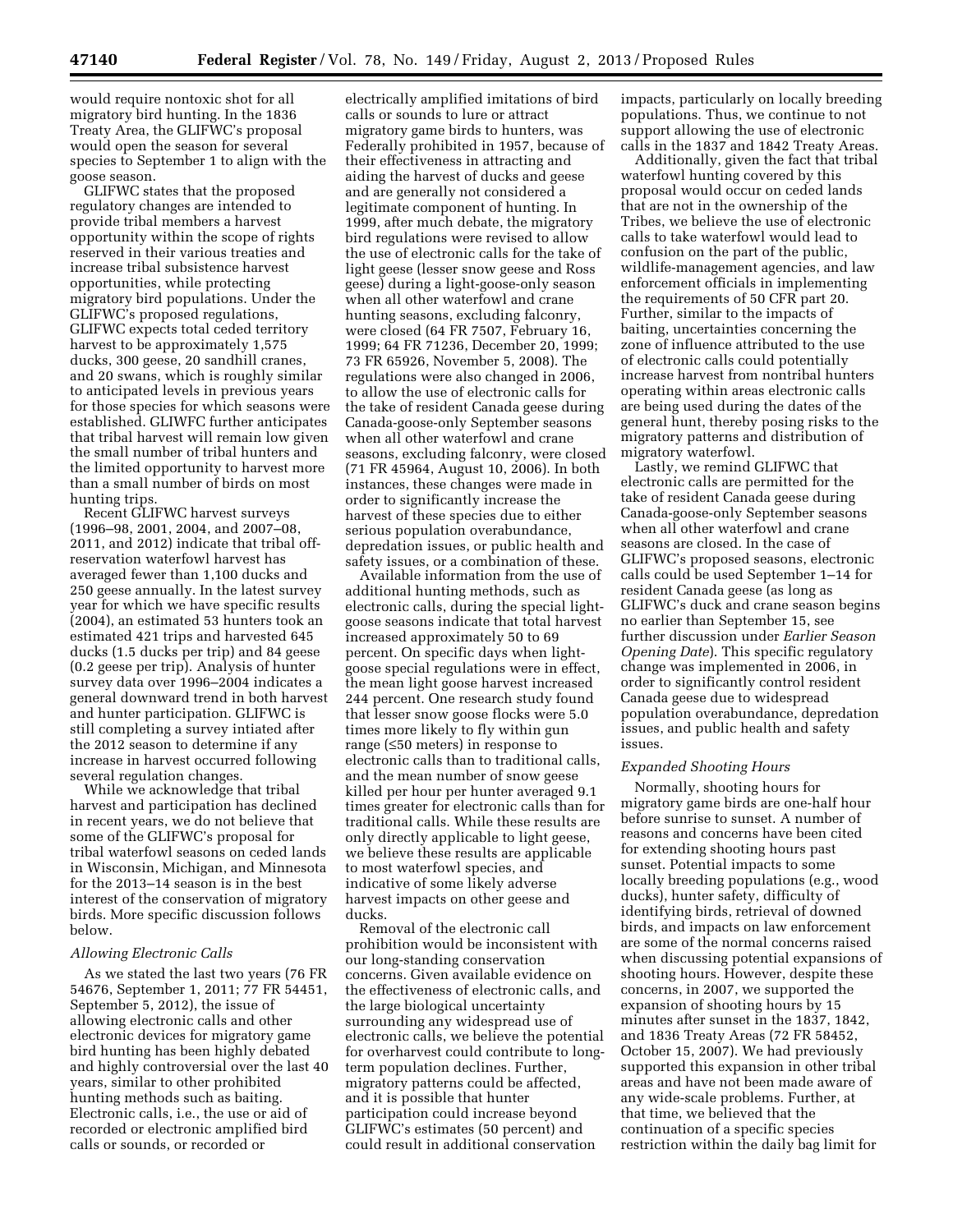mallards, and the implementation of a species restriction within the daily bag limit for wood ducks, would allay potential conservation concerns for these species. We supported the increase with the understanding that the Tribe and we would closely monitor tribal harvest.

Last year, in deference to tribal traditions and in the interest of cooperation, and in spite of our previously identified concerns regarding species identification, species conservation of locally breeding populations, retrieval of downed birds, hunter safety, and law enforcement impacts, we approved shooting 30 minutes after sunset (an extension of 15 minutes from the then-current 15 minutes after sunset) (77 FR 54451, September 5, 2012). This was consistent with other Tribes in the general area (Fond du Lac, Leech Lake, Oneida, Sault Ste Marie, and White Earth). Extending shooting hours on both the front end and the back end of the day to 1 hour before sunrise and 1 hour after sunset as GLIWFC has proposed would be contrary to public safety and only heightens our previously identified concerns. It is widely considered dark 45 minutes after sunset (and 45 minutes before sunrise), and we see no viable remedies to allay our concerns. Shooting this early or late would also significantly increase the potential take of non-game birds. Thus, we cannot support increasing the shooting hours by an additional 15 minutes in the 1837 and 1842 Treaty Areas (to 45 minutes before sunrise and 45 minutes after sunset).

## *Earlier Season Opening Date*

The Migratory Bird Treaty Act allows the hunting of migratory game birds beginning September 1. Generally, we have tried to guide Tribes to select an opening date for duck hunting of no earlier than September 15. This guidance is based on our concern that hunting prior to September 15 significantly increases the potential for taking ducks that have not yet fully fledged (normally the result of latenesting or renesting hens) or species misidentification due to the fact that some species and/or sexes are not yet readily distinguishable. While these impacts primarily concern locallybreeding ducks, the potential does exist for the take of molt migrants, i.e., birds that have specifically migrated to an area to complete the molting process. Last year, we allowed GLIFWC to open the general duck season on September 4 in the 1836, 1837, and 1842 ceded areas. While we would prefer that GLIFWC not to implement such a change at this time

until we can see any impacts associated with the earlier September opening date, we see no significant conservation implications given the small date change and the relatively small numbers of tribal hunters and are willing to allow GLIFWC to begin the duck season on September 1 in the 1836, 1837, and 1842 ceded areas. We are proposing this change in the interest of our long-term relationship with GLIWFC and the understanding that if significant conservation impacts are discovered, we would adjust the duck season opening date accordingly. However, we note that a September 1 opening date for ducks would preclude any use of electronic calls for Canada geese.

#### *Sandhill Crane Daily Bag Limit*

We have no objections to the proposed increase of the sandhill crane daily bag limit from one to two in the 1837 and 1842 Treaty Areas. We note that at least two other Tribes currently have a sandhill crane season (see (c) Fond du Lac Band of Lake Superior Chippewa Indians in Minnesota and (d) Grand Traverse Band of Ottawa and Chippewa Indians in Michigan elsewhere in this proposed rule). All cranes in these current and proposed hunt areas are Eastern Population (EP) sandhill cranes. EP sandhill cranes rebounded from near extirpation in the late 1800s to over 30,000 cranes by 1996, and the 2012 EP sandhill crane fall survey index (87,796) increased by 21 percent from 2011. As a result of this rebound and their continued range expansion, the Atlantic and Mississippi Flyway Councils developed a cooperative management plan for this population, and criteria were developed describing when hunting seasons could be opened. The State of Kentucky held its first hunting season on this population in 2011–12 (harvesting 92 cranes last year), and the State of Tennessee is proposing a new experimental season this year with a maximum allowed harvest of 2,325 cranes (78 FR 45376; July 26, 2013). Further, allowance for Tribal harvest is specifically considered in the EP plan.

GLIFWC reported that only 2 cranes were harvested last year in their inaugural crane season and estimates that no more than 20 cranes will be harvested during the proposed season. We further note that two cranes were harvested in 2011, in the inaugural Fond du Lac sandhill crane season, and none last year. While we support the increase in the crane daily bag limit, given the need to closely monitor the harvest of this species, we suggest that GLIFWC closely track crane harvest, similar to that implemented by Fond du Lac and Grand Traverse, which could include a tag or permit type system as recommended in the EP management plan.

#### *Swan Season*

As we stated last year (77 FR 54451, September 5, 2012), we are not opposed to the establishment of a tundra swan season in Wisconsin. Further, we are not conceptually opposed to the establishment of a general swan season. However, the establishment of a new swan season in the ceded territory areas in question involves several significant concerns and special considerations. We believe these concerns need further study and consideration before any implementation of a new swan season in the ceded territories. Our position has not changed.

First, the proposed areas in question are home to significant numbers of trumpeter swans. While the GLIFWC's proposed season is for both tundra and trumpeter swans, there are important differences that require careful consideration. Many cooperators, including GLIFWC, worked together to reestablish a breeding trumpeter swan population in the Great Lakes. These efforts have been largely successful with the removal of this species from Wisconsin's endangered species list in 2009. After a 25-year recovery program, there are currently about 200 breeding pairs in Wisconsin. We have significant concerns at this time concerning the harvest of trumpeter swans by tribal hunters hunting during a swan season. Further, within Wisconsin, the northern ceded territory is an area of high trumpeter swan use containing over 80 percent of the breeding pairs. We believe such areas should be avoided either temporally or geographically to the extent possible. When a hunting season on swans (either tundra, trumpeters, or both) is ultimately implemented, we believe it would be best to focus hunting efforts on the primary tundra swan migration concentrations while avoiding areas of significant trumpeter swan numbers. Unfortunately, most such areas are located outside of the ceded territories of northern Wisconsin. GLIWFC's proposal to not open the season until November 1, when they state that migrant swans have typically arrived into the ceded areas in appreciable numbers, does not alleviate our previously identified concerns.

In addition to the concerns about potential impacts to trumpeter swans, we believe it is imperative that any tribal swan hunting proposal follow the Eastern Population of tundra swans management plan, including a quota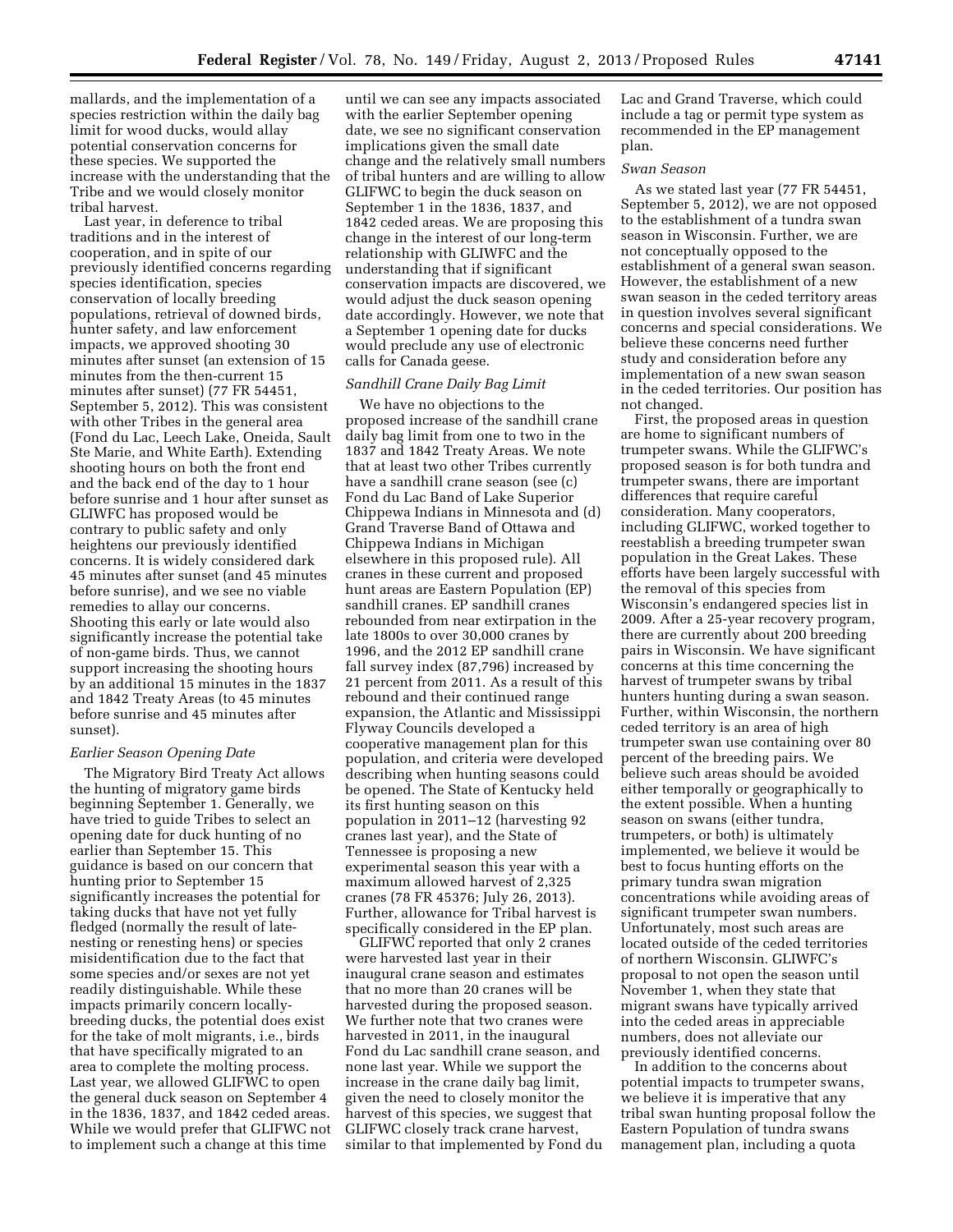permit system and harvest reporting. The EP tundra swan management plan was cooperatively developed by the Atlantic, Central, and Mississippi Flyway Councils in 2007, and guides the management and harvest of EP tundra swans.

For these reasons, we do not believe that a tribal swan hunting season in the ceded territory should be implemented this year. Given that all these concerns can be worked through, we do not believe that implementation of a swan season is unrealistic. We note that both the Service and the State wildlife agencies have considerable trumpeter swan information that would be helpful in conducting additional biological evaluation and harvest planning, and are available to work with GLIFWC on these issues.

The proposed 2013–14 waterfowl hunting season regulations apply to all treaty areas (except where noted) for GLIFWC as follows:

#### *Ducks*

*Season Dates:* Begin September 1 and end December 31, 2013.

*Daily Bag Limit:* 50 ducks in the 1937 and 1842 Treaty Area; 30 ducks in the 1836 Treaty Area.

#### *Mergansers*

*Season Dates:* Begin September 1 and end December 31, 2013.

*Daily Bag Limit:* 10 mergansers.

#### *Geese*

*Season Dates:* Begin September 1 and end December 31, 2013. In addition, any portion of the ceded territory that is open to State-licensed hunters for goose hunting outside of these dates will also be open concurrently for tribal members.

*Daily Bag Limit:* 20 geese in aggregate.

#### *Other Migratory Birds*

A. Coots and Common Moorhens (Common Gallinules)

*Season Dates:* Begin September 1 and end December 31, 2013.

*Daily Bag Limit:* 20 coots and common moorhens (common gallinules), singly or in the aggregate.

#### B. Sora and Virginia Rails

*Season Dates:* Begin September 1 and end December 31, 2013.

*Daily Bag and Possession Limits:* 20, singly, or in the aggregate, 25.

#### C. Common Snipe

*Season Dates:* Begin September 1 and end December 31, 2013.

*Daily Bag Limit:* 16 common snipe.

#### D. Woodcock

*Season Dates:* Begin September 3 and end December 31, 2013.

*Daily Bag Limit:* 10 woodcock.

E. Mourning Dove 1837 and 1842 Ceded Territories Only

*Season Dates:* Begin September 1 and end November 9, 2013.

*Daily Bag Limit:* 15 mourning doves.

F. Sandhill Cranes 1837 and 1842 Ceded Territories Only

*Season Dates:* Begin September 1 and end December 31, 2013.

*Daily Bag Limit:* 2 crane.

#### *General Conditions*

A. All tribal members will be required to obtain a valid tribal waterfowl hunting permit.

B. Except as otherwise noted, tribal members will be required to comply with tribal codes that will be no less restrictive than the model ceded territory conservation codes approved by Federal courts in the *Lac Courte Oreilles* v. *State of Wisconsin (Voigt)*  and *Mille Lacs Band* v. *State of Minnesota* cases. Chapter 10 in each of these model codes regulates ceded territory migratory bird hunting. Both versions of Chapter 10 parallel Federal requirements as to hunting methods, transportation, sale, exportation, and other conditions generally applicable to migratory bird hunting. They also automatically incorporate by reference the Federal migratory bird regulations adopted in response to this proposal.

C. Particular regulations of note include:

1. Nontoxic shot will be required for all waterfowl hunting by tribal members.

2. Tribal members in each zone will comply with tribal regulations providing for closed and restricted waterfowl hunting areas. These regulations generally incorporate the same restrictions contained in parallel State regulations.

3. There is no possession limit. For purposes of enforcing bag limits, all migratory birds in the possession and custody of tribal members on ceded lands will be considered to have been taken on those lands unless tagged by a tribal or State conservation warden as taken on reservation lands. All migratory birds that fall on reservation lands will not count as part of any offreservation bag or possession limit.

4. The baiting restrictions included in the respective section 10.05(2)(h) of the model ceded territory conservation codes will be amended to include language which parallels that in place

for nontribal members as published at 64 FR 29799, June 3, 1999.

5. The shell limit restrictions included in the respective section 10.05(2)(b) of the model ceded territory conservation codes will be removed.

6. Hunting hours shall be from a half hour before sunrise to 30 minutes after sunset.

We propose to approve the above GLIFWC regulations for the 2013–14 hunting season.

# *(f) Jicarilla Apache Tribe, Jicarilla Indian Reservation, Dulce, New Mexico (Tribal Members and Nontribal Hunters)*

The Jicarilla Apache Tribe has had special migratory bird hunting regulations for tribal members and nonmembers since the 1986–87 hunting season. The Tribe owns all lands on the reservation and has recognized full wildlife management authority. In general, the proposed seasons would be more conservative than allowed by the Federal frameworks of last season and by States in the Pacific Flyway.

The Tribe proposed a 2013–14 waterfowl and Canada goose season beginning October 12, 2013, and a closing date of November 30, 2013. Daily bag and possession limits for waterfowl would be the same as Pacific Flyway States. The Tribe proposes a daily bag limit for Canada geese of two. Other regulations specific to the Pacific Flyway guidelines for New Mexico would be in effect.

During the Jicarilla Game and Fish Department's 2012–13 season, estimated duck harvest was 321, which is within the historical harvest range. The species composition included mainly mallards, gadwall, wigeon, and teal. Northern pintail comprised less than 1 percent of the total harvest in 2011. The estimated harvest of geese was 20 birds.

The proposed regulations are essentially the same as were established last year. The Tribe anticipates the maximum 2013–14 waterfowl harvest would be around 500 ducks and 15 to 25 geese.

We propose to approve the Tribe's requested 2013–14 hunting seasons.

#### *(g) Kalispel Tribe, Kalispel Reservation, Usk, Washington (Tribal Members and Nontribal Hunters)*

The Kalispel Reservation was established by Executive Order in 1914, and currently comprises approximately 4,600 acres. The Tribe owns all Reservation land and has full management authority. The Kalispel Tribe has a fully developed wildlife program with hunting and fishing codes. The Tribe enjoys excellent wildlife management relations with the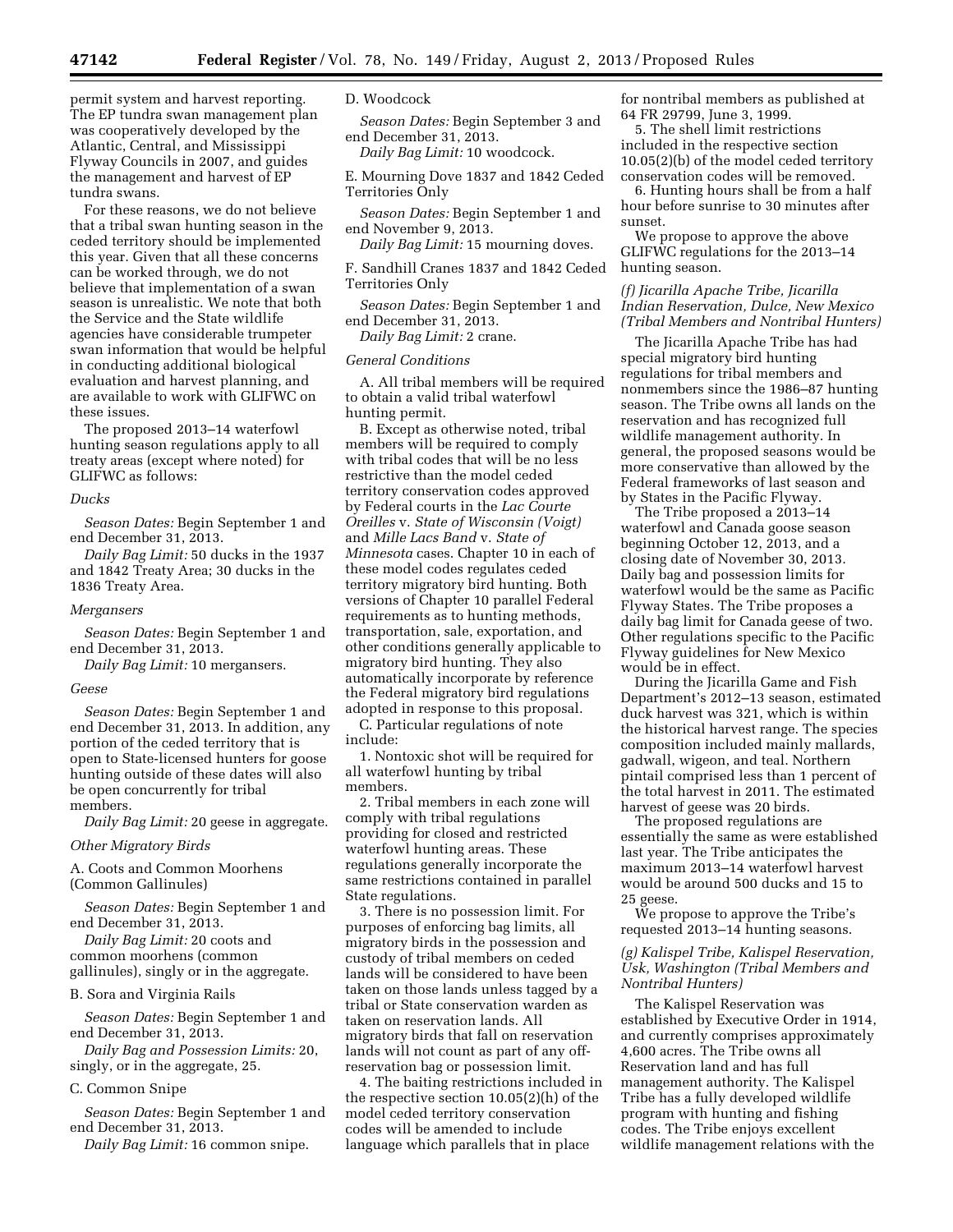State. The Tribe and the State have an operational memorandum of understanding with emphasis on fisheries but also for wildlife.

The nontribal member seasons described below pertain to a 176-acre waterfowl management unit and 800 acres of reservation land with a guide for waterfowl hunting. The Tribe is utilizing this opportunity to rehabilitate an area that needs protection because of past land use practices, as well as to provide additional waterfowl hunting in the area. Beginning in 1996, the requested regulations also included a proposal for Kalispel-member-only migratory bird hunting on Kalispelceded lands within Washington, Montana, and Idaho.

For the 2013–14 migratory bird hunting seasons, the Kalispel Tribe proposes tribal and nontribal member waterfowl seasons. The Tribe requests that both duck and goose seasons open at the earliest possible date and close on the latest date under Federal frameworks.

For nontribal hunters on reservation, the Tribe requests the seasons open at the earliest possible date and remain open, for the maximum amount of open days. Specifically, the Tribe requests that the season for ducks begin September 21, 2013, and end September 23, 2013, open again beginning September 28, and end September 30, 2013, and then begin October 1, 2013, and end January 31, 2014. In that period, nontribal hunters would be allowed to hunt approximately 101 days. Hunters should obtain further information on specific hunt days from the Kalispel Tribe.

The Tribe also requests the season for geese run from September 7 to September 15, 2013, and from October 1, 2013, to January 31, 2014. Total number of days should not exceed 107. Nontribal hunters should obtain further information on specific hunt days from the Tribe. Daily bag and possession limits would be the same as those for the State of Washington.

The Tribe reports past nontribal harvest of 1.5 ducks per day. Under the proposal, the Tribe expects harvest to be similar to last year, that is, fewer than 100 geese and 200 ducks.

All other State and Federal regulations contained in 50 CFR part 20, such as use of nontoxic shot and possession of a signed migratory bird hunting stamp, would be required.

For tribal members on Kalispel-ceded lands, the Kalispel Tribe proposes season dates consistent with Federal flyway frameworks. Specifically, the Tribe requests outside frameworks for ducks of October 1, 2013, through

January 31, 2014, and for geese of September 1, 2013, through January 31, 2014. The Tribe requests that both duck and goose seasons open at the earliest possible date and close on the latest date under Federal frameworks. During that period, the Tribe proposes that the season run continuously. Daily bag and possession limits would parallel those in the Federal regulations contained in 50 CFR part 20.

The Tribe reports that there was no tribal harvest. Under the proposal, the Tribe expects harvest to be fewer than 200 birds for the season with fewer than 100 geese. Tribal members would be required to possess a signed Federal migratory bird stamp and a tribal ceded lands permit.

We propose to approve the regulations requested by the Kalispel Tribe, provided that the nontribal seasons conform to Treaty limitations and final Federal frameworks for the Pacific Flyway.

# *(h) Klamath Tribe, Chiloquin, Oregon (Tribal Members Only)*

The Klamath Tribe currently has no reservation, per se. However, the Klamath Tribe has reserved hunting, fishing, and gathering rights within its former reservation boundary. This area of former reservation, granted to the Klamaths by the Treaty of 1864, is over 1 million acres. Tribal natural resource management authority is derived from the Treaty of 1864, and carried out cooperatively under the judicially enforced Consent Decree of 1981. The parties to this Consent Decree are the Federal Government, the State of Oregon, and the Klamath Tribe. The Klamath Indian Game Commission sets the seasons. The tribal biological staff and tribal regulatory enforcement officers monitor tribal harvest by frequent bag checks and hunter interviews.

For the 2013–14 season, we have not yet heard from the Tribe; however, the Tribe usually requests proposed season dates of October 1, 2013, through January 31, 2014. Daily bag limits would be 9 for ducks, 9 for geese, and 9 for coot, with possession limits twice the daily bag limit. Shooting hours would be one-half hour before sunrise to onehalf hour after sunset. Steel shot is required

Based on the number of birds produced in the Klamath Basin, this year's harvest would be similar to last year's. Information on tribal harvest suggests that more than 70 percent of the annual goose harvest is local birds produced in the Klamath Basin.

If we receive a proposal that matches the Tribe's usual request, we propose to approve those 2013–14 special migratory bird hunting regulations.

# *(i) Leech Lake Band of Ojibwe, Cass Lake, Minnesota (Tribal Members Only)*

The Leech Lake Band of Ojibwe is a federally recognized Tribe located in Cass Lake, Minnesota. The reservation employs conservation officers to enforce conservation regulations. The Service and the Tribe have cooperatively established migratory bird hunting regulations since 2000.

For the 2013–14 season, the Tribe requests a duck season starting on September 14 and ending December 31, 2013, and a goose season to run from September 1 through December 31, 2013. Daily bag limits for ducks would be 10, including no more than 5 pintail, 5 canvasback, and 5 black ducks. Daily bag limits for geese would be 10. Possession limits would be twice the daily bag limit. Shooting hours are onehalf hour before sunrise to one-half hour after sunset.

The annual harvest by tribal members on the Leech Lake Reservation is estimated at 500 to 1,000 birds.

We propose to approve the Leech Lake Band of Ojibwe's requested 2013– 14 special migratory bird hunting season.

## *(j) Little River Band of Ottawa Indians, Manistee, Michigan (Tribal Members Only)*

The Little River Band of Ottawa Indians is a self-governing, federally recognized Tribe located in Manistee, Michigan, and a signatory Tribe of the Treaty of 1836. We have approved special regulations for tribal members of the 1836 treaty's signatory Tribes on ceded lands in Michigan since the 1986–87 hunting season. Ceded lands are located in Lake, Mason, Manistee, and Wexford Counties. The Band normally proposes regulations to govern the hunting of migratory birds by Tribal members within the 1836 Ceded Territory as well as on the Band's Reservation.

For the 2013–14 season, the Little River Band of Ottawa Indians proposes a duck and merganser season from September 15, 2013, through January 20, 2014. A daily bag limit of 12 ducks would include no more than 2 pintail, 2 canvasback, 3 black ducks, 3 wood ducks, 3 redheads, 6 mallards (only 2 of which may be a hen), and 1 hooded merganser. Possession limits would be twice the daily bag limit.

For white-fronted geese, snow geese, and brant, the Tribe proposes a September 20 through November 30, 2013, season. Daily bag limits would be five geese.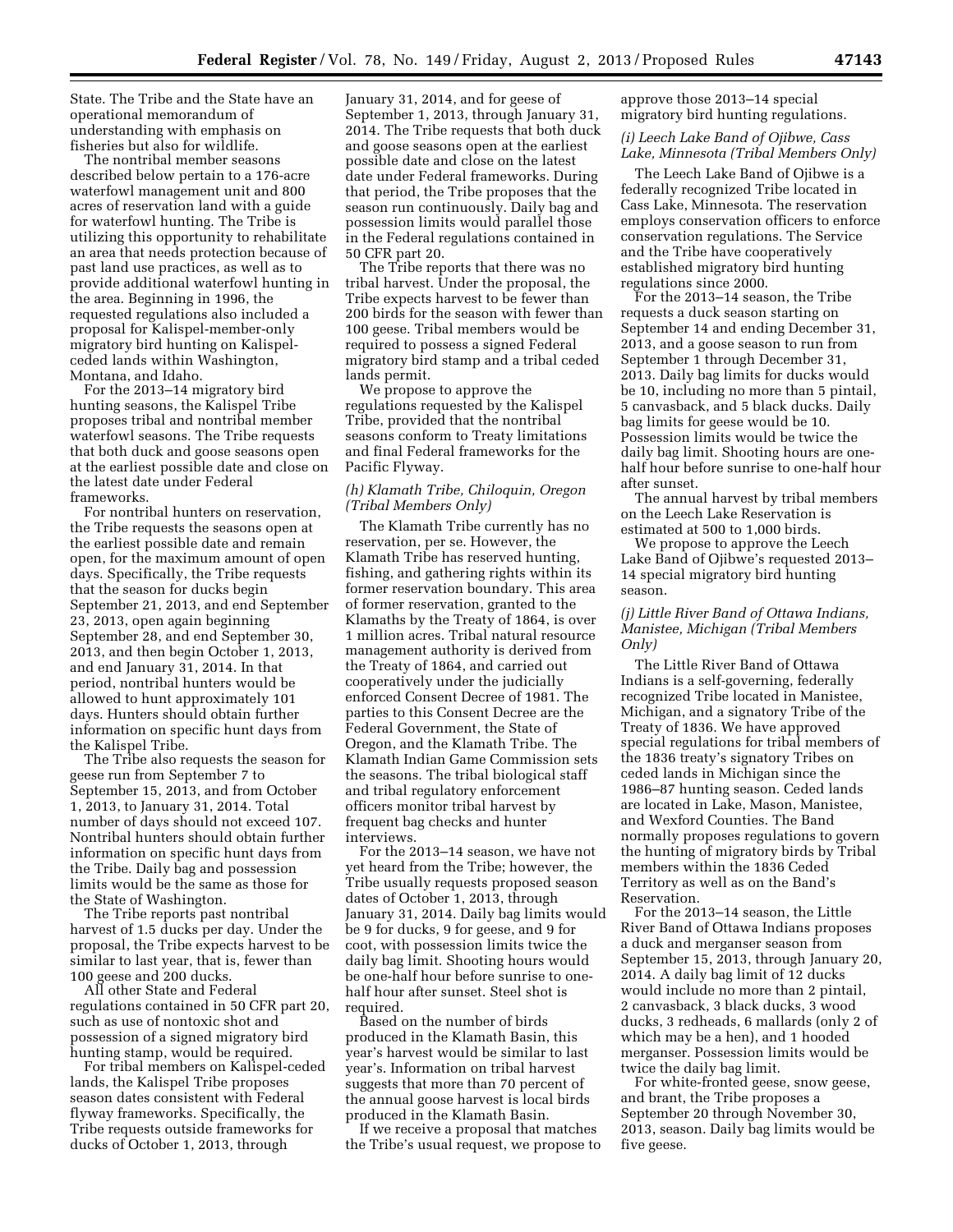For Canada geese only, the Tribe proposes a September 1, 2013, through February 8, 2014, season with a daily bag limit of five. The possession limit would be twice the daily bag limit.

For snipe, woodcock, rails, and mourning doves, the Tribe proposes a September 1 to November 14, 2013, season. The daily bag limit would be 10 common snipe, 5 woodcock, 10 rails, and 10 mourning doves. Possession limits for all species would be twice the daily bag limit.

The Tribe monitors harvest through mail surveys. General conditions are as follows:

A. All tribal members will be required to obtain a valid tribal resource card and 2013–14 hunting license.

B. Except as modified by the Service rules adopted in response to this proposal, these amended regulations parallel all Federal regulations contained in 50 CFR part 20.

C. Particular regulations of note include:

(1) Nontoxic shot will be required for all waterfowl hunting by tribal members.

(2) Tribal members in each zone will comply with tribal regulations providing for closed and restricted waterfowl hunting areas. These regulations generally incorporate the same restrictions contained in parallel State regulations.

D. Tribal members hunting in Michigan will comply with tribal codes that contain provisions parallel to Michigan law regarding duck blinds and decoys.

We plan to approve Little River Band of Ottawa Indians' requested 2013–14 special migratory bird hunting seasons.

# *(k) The Little Traverse Bay Bands of Odawa Indians, Petoskey, Michigan (Tribal Members Only)*

The Little Traverse Bay Bands of Odawa Indians (LTBB) is a selfgoverning, federally recognized Tribe located in Petoskey, Michigan, and a signatory Tribe of the Treaty of 1836. We have approved special regulations for tribal members of the 1836 treaty's signatory Tribes on ceded lands in Michigan since the 1986–87 hunting season.

For the 2013–14 season, the Little Traverse Bay Bands of Odawa Indians propose regulations similar to those of other Tribes in the 1836 treaty area. LTBB proposes the regulations to govern the hunting of migratory birds by tribal members on the LTBB reservation and within the 1836 Treaty Ceded Territory. The tribal member duck and merganser season would run from September 15, 2013, through January 31, 2014. A daily

bag limit of 20 ducks and 10 mergansers would include no more than 5 hen mallards, 5 pintail, 5 canvasback, 5 scaup, 5 hooded merganser, 5 black ducks, 5 wood ducks, and 5 redheads.

For Canada geese, the LTBB proposes a September 1, 2013, through February 8, 2014, season. The daily bag limit for Canada geese would be 20 birds. We further note that, based on available data (of major goose migration routes), it is unlikely that any Canada geese from the Southern James Bay Population would be harvested by the LTBB. Possession limits are twice the daily bag limit.

For woodcock, the LTBB proposes a September 1 to December 1, 2013, season. The daily bag limit will not exceed 10 birds. For snipe, the LTBB proposes a September 1 to December 31, 2013, season. The daily bag limit will not exceed 16 birds. For mourning doves, the LTBB proposes a September 1 to November 14, 2013, season. The daily bag limit will not exceed 15 birds. For Virginia and sora rails, the LTBB proposes a September 1 to December 31, 2013, season. The daily bag limit will not exceed 20 birds per species. For coots and gallinules, the LTBB proposes a September 15 to December 31, 2013, season. The daily bag limit will not exceed 20 birds per species. The possession limit will not exceed 2 days' bag limit for all birds.

The LTBB also proposes a sandhill crane season to begin September 1 and end December 1, 2013. The daily bag limit will not exceed one bird. The possession limit will not exceed two times the bag limit.

All other Federal regulations contained in 50 CFR part 20 would apply.

Harvest surveys from 2011–12 hunting season indicated that approximately 18 hunters harvested nine different waterfowl species. The LTBB proposes to monitor harvest closely through game bag checks, patrols, and mail surveys. In particular, the LTBB proposes monitoring the harvest of Southern James Bay Canada geese and sandhill cranes to assess any impacts of tribal hunting on the population.

We propose to approve the Little Traverse Bay Bands of Odawa Indians' requested 2013–14 special migratory bird hunting regulations.

#### *(l) Lower Brule Sioux Tribe, Lower Brule Reservation, Lower Brule, South Dakota (Tribal Members and Nontribal Hunters)*

The Lower Brule Sioux Tribe first established tribal migratory bird hunting regulations for the Lower Brule Reservation in 1994. The Lower Brule

Reservation is about 214,000 acres in size and is located on and adjacent to the Missouri River, south of Pierre. Land ownership on the reservation is mixed, and until recently, the Lower Brule Tribe had full management authority over fish and wildlife via a memorandum of agreement (MOA) with the State of South Dakota. The MOA provided the Tribe jurisdiction over fish and wildlife on reservation lands, including deeded and U.S. Army Corps of Engineers-taken lands. For the 2013– 14 season, the two parties have come to an agreement that provides the public a clear understanding of the Lower Brule Sioux Wildlife Department license requirements and hunting season regulations. The Lower Brule Reservation waterfowl season is open to tribal and nontribal hunters.

For the 2013–14 migratory bird hunting season, the Lower Brule Sioux Tribe proposes a nontribal member duck, merganser, and coot season length of 107 days, or the maximum number of days allowed by Federal frameworks in the High Plains Management Unit for this season. The Tribe proposes a duck season from October 12, 2013, through January 17, 2014. The daily bag limit would be six birds, including no more than two hen mallard and five mallards total, two pintail, two redhead, one canvasback, three wood duck, four scaup, and one mottled duck. The daily bag limit for mergansers would be five, only two of which could be a hooded merganser. The daily bag limit for coots would be 15. Possession limits would be twice the daily bag limits.

The Tribe's proposed nontribalmember Canada goose season would run from November 2, 2013, through February 17, 2014 (107-day season length), with a daily bag limit of three Canada geese. The Tribe's proposed nontribal member white-fronted goose season would run from November 2, 2013, through January 29, 2014, with a daily bag limit concurrent with Federal regulations. The Tribe's proposed nontribal-member light goose season would run from November 2, 2013, through January 12, 2014, and February 2 through March 10, 2014. The light goose daily bag limit would be 20 with no possession limits.

For tribal members, the Lower Brule Sioux Tribe proposes a duck, merganser, and coot season from September 1, 2013, through March 10, 2014. The daily bag limit would be six ducks, including no more than two hen mallard and five mallards total, two pintail, two redheads, one canvasback, three wood ducks, four scaup, and one mottled duck. The daily bag limit for mergansers would be five, only two of which could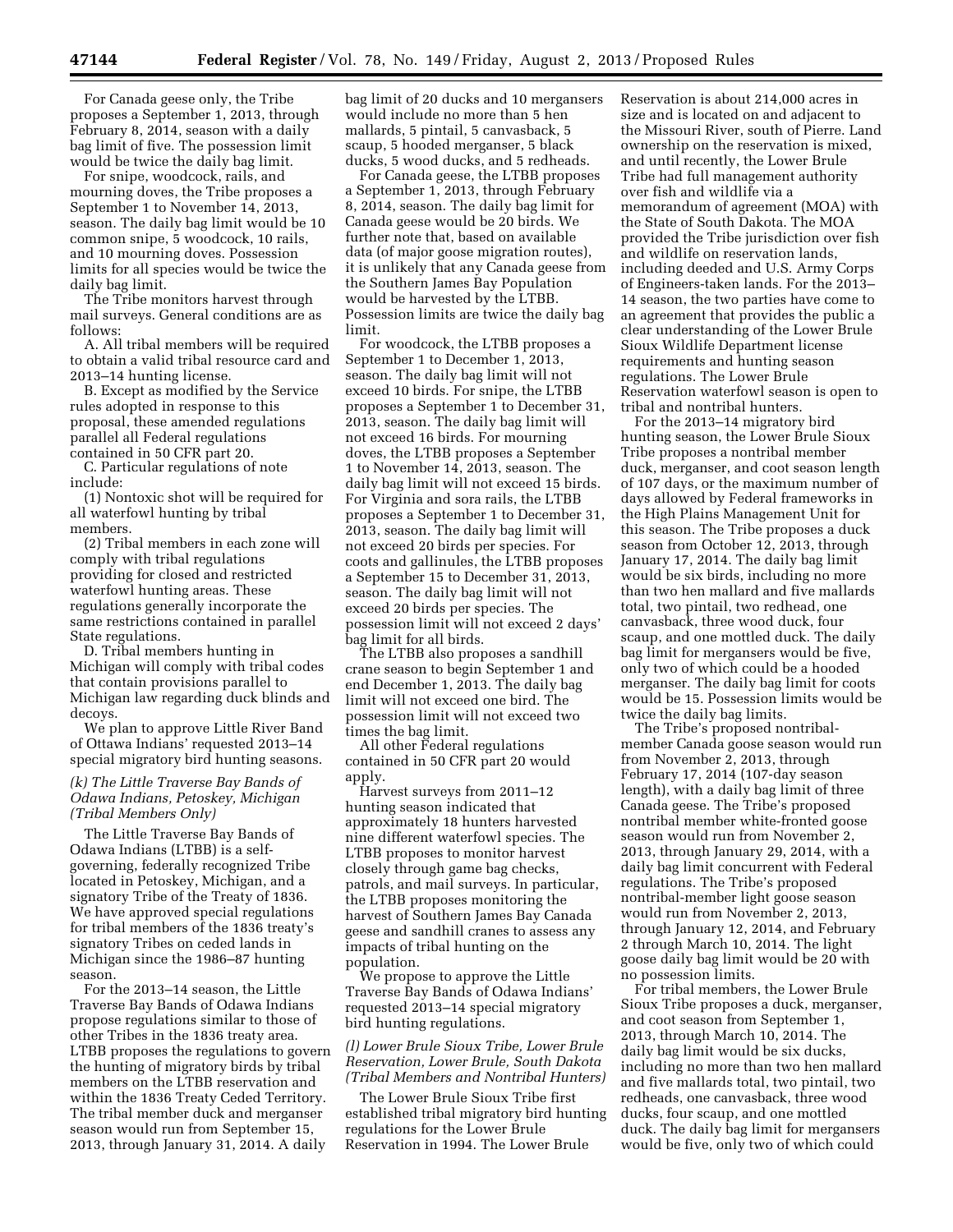be hooded mergansers. The daily bag limit for coots would be 15. Possession limits would be twice the daily bag limits.

The Tribe's proposed Canada goose season for tribal members would run from September 1, 2013, through March 10, 2014, with a daily bag limit of three Canada geese or the maximum that Federal regulations allow. The Tribe's proposed white-fronted goose tribal season would run from September 1, 2013, through March 10, 2014, with a daily bag limit of two white-fronted geese or the maximum that Federal regulations allow. The Tribe's proposed light goose tribal season would run from September 1, 2013, through March 10, 2014. The light goose daily bag limit would be 20 or the maximum that Federal regulations allow, with no possession limits.

In the 2012–13 season, hunters harvested 414 geese and 658 ducks. In the 2012–13 season, duck harvest species composition was primarily mallard (71 percent), gadwall, and green-winged teal (13 percent each).

The Tribe anticipates a duck harvest similar to those of the previous 3 years and a goose harvest below the target harvest level of 3,000 to 4,000 geese. All basic Federal regulations contained in 50 CFR part 20, including the use of nontoxic shot, Migratory Waterfowl Hunting and Conservation Stamps, etc., would be observed by the Tribe's proposed regulations. In addition, the Lower Brule Sioux Tribe has an official Conservation Code that was established by Tribal Council Resolution in June 1982 and updated in 1996.

We plan to approve the Tribe's requested regulations for the Lower Brule Reservation given that the seasons' dates fall within final Federal flyway frameworks (applies to nontribal hunters only).

#### *(m) Lower Elwha Klallam Tribe, Port Angeles, Washington (Tribal Members Only)*

Since 1996, the Service and the Point No Point Treaty Tribes, of which Lower Elwha was one, have cooperated to establish special regulations for migratory bird hunting. The Tribes are now acting independently, and the Lower Elwha Klallam Tribe would like to establish migratory bird hunting regulations for tribal members for the 2013–14 season. The Tribe has a reservation on the Olympic Peninsula in Washington State and is a successor to the signatories of the Treaty of Point No Point of 1855.

For the 2013–14 season, the Lower Elwha Klallam Tribe requests a duck and coot season from September 14,

2013, to January 5, 2014. The daily bag limit will be seven ducks, including no more than two hen mallards, one pintail, one canvasback, and two redheads. The daily bag and possession limit on harlequin duck will be one per season. The coot daily bag limit will be 25. The possession limit will be twice the daily bag limit, except as noted above.

For geese, the Tribe requests a season from September 14, 2013, to January 5, 2014. The daily bag limit will be four, including no more than three light geese. The season on Aleutian Canada geese will be closed.

For brant, the Tribe proposes to close the season.

For mourning doves, band-tailed pigeon, and snipe, the Tribe requests a season from September 14, 2013, to January 5, 2014, with a daily bag limit of 10, 2, and 8, respectively. The possession limit will be twice the daily bag limit.

All Tribal hunters authorized to hunt migratory birds are required to obtain a tribal hunting permit from the Lower Elwha Klallam Tribe pursuant to tribal law. Hunting hours would be from onehalf hour before sunrise to sunset. Only steel, tungsten-iron, tungsten-polymer, tungsten-matrix, and tin shot are allowed for hunting waterfowl. It is unlawful to use or possess lead shot while hunting waterfowl.

The Tribe typically anticipates harvest to be fewer than 10 birds. Tribal reservation police and Tribal fisheries enforcement officers have the authority to enforce these migratory bird hunting regulations.

The Service proposes to approve the request for special migratory bird hunting regulations for the Lower Elwha Klallam Tribe.

# *(n) Makah Indian Tribe, Neah Bay, Washington (Tribal Members Only)*

The Makah Indian Tribe and the Service have been cooperating to establish special regulations for migratory game birds on the Makah Reservation and traditional hunting land off the Makah Reservation since the 2001–02 hunting season. Lands off the Makah Reservation are those contained within the boundaries of the State of Washington Game Management Units 601–603.

The Makah Indian Tribe proposes a duck and coot hunting season from September 21, 2013, to January 26, 2014. The daily bag limit is seven ducks, including no more than five mallards (only two hen mallard), one canvasback, one pintail, three scaup, and one redhead. The daily bag limit for coots is 25. The Tribe has a year-round

closure on wood ducks and harlequin ducks. Shooting hours for all species of waterfowl are one-half hour before sunrise to sunset.

For geese, the Tribe proposes that the season open on September 21, 2013, and close January 26, 2014. The daily bag limit for geese is four and one brant. The Tribe notes that there is a year-round closure on Aleutian and dusky Canada geese.

For band-tailed pigeons, the Tribe proposes that the season open September 14, 2013, and close October 27, 2013. The daily bag limit for bandtailed pigeons is two.

The Tribe anticipates that harvest under this regulation will be relatively low since there are no known dedicated waterfowl hunters and any harvest of waterfowl or band-tailed pigeons is usually incidental to hunting for other species, such as deer, elk, and bear. The Tribe expects fewer than 50 ducks and 10 geese to be harvested during the 2013–14 migratory bird hunting season.

All other Federal regulations contained in 50 CFR part 20 would apply. The following restrictions are also usually proposed by the Tribe:

(1) As per Makah Ordinance 44, only shotguns may be used to hunt any species of waterfowl. Additionally, shotguns must not be discharged within 0.25 miles of an occupied area.

(2) Hunters must be eligible, enrolled Makah tribal members and must carry their Indian Treaty Fishing and Hunting Identification Card while hunting. No tags or permits are required to hunt waterfowl.

(3) The Cape Flattery area is open to waterfowl hunting, except in designated wilderness areas, or within 1 mile of Cape Flattery Trail, or in any area that is closed to hunting by another ordinance or regulation.

(4) The use of live decoys and/or baiting to pursue any species of waterfowl is prohibited.

(5) Steel or bismuth shot only for waterfowl is allowed; the use of lead shot is prohibited.

(6) The use of dogs is permitted to hunt waterfowl.

The Service proposes to approve the Makah Indian Tribe's requested 2013– 14 special migratory bird hunting regulations.

#### *(o) Navajo Nation, Navajo Indian Reservation, Window Rock, Arizona (Tribal Members and Nontribal Hunters)*

Since 1985, we have established uniform migratory bird hunting regulations for tribal members and nonmembers on the Navajo Indian Reservation (in parts of Arizona, New Mexico, and Utah). The Navajo Nation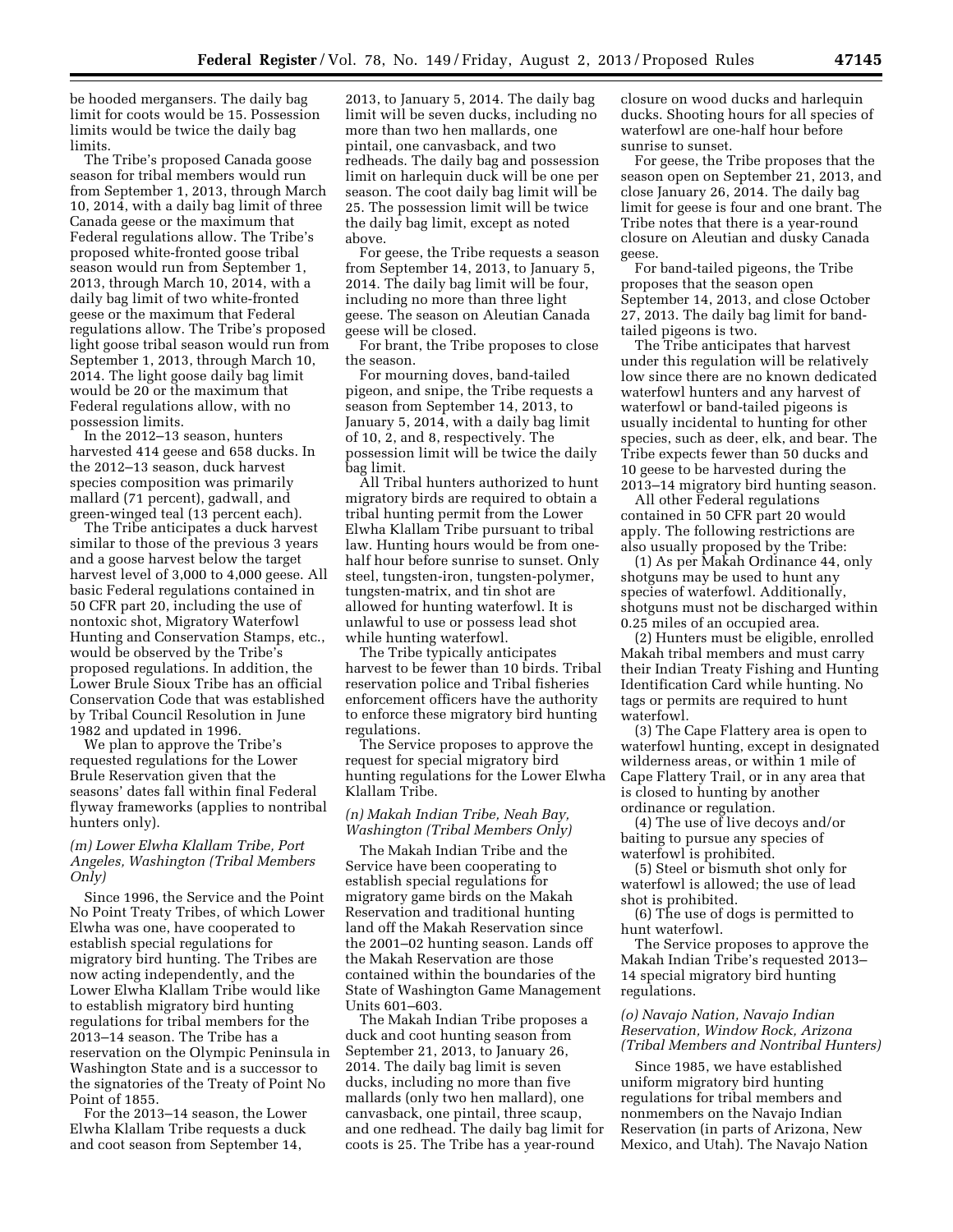owns almost all lands on the reservation and has full wildlife management authority.

For the 2013–14 season, we have not yet heard from the Navajo Nation; however, they usually request special migratory bird hunting regulations on the reservation for both tribal and nontribal hunters for ducks (including mergansers), Canada geese, coots, bandtailed pigeons, and mourning doves. For ducks, mergansers, Canada geese, and coots, the Tribe requests the earliest opening dates and longest seasons, and the same daily bag and possession limits allowed to Pacific Flyway States under final Federal frameworks.

For both mourning dove and bandtailed pigeons, the Navajo Nation usually proposes seasons of September 1 through September 30, 2013, with daily bag limits of 10 and 5, respectively. Possession limits would be twice the daily bag limits.

The Nation requires tribal members and nonmembers to comply with all basic Federal migratory bird hunting regulations in 50 CFR part 20 pertaining to shooting hours and manner of taking. In addition, each waterfowl hunter 16 years of age or over must carry on his/ her person a valid Migratory Bird Hunting and Conservation Stamp (Duck Stamp), which must be signed in ink across the face. Special regulations established by the Navajo Nation also apply on the reservation.

The Tribe usually anticipates a total harvest of fewer than 500 mourning doves; fewer than 10 band-tailed pigeons; fewer than 1,000 ducks, coots, and mergansers; and fewer than 1,000 Canada geese for the 2013–14 season. The Tribe measures harvest by mail survey forms. Through the established Navajo Nation Code, titles 17 and 18, and 23 U.S.C. 1165, the Tribe will take action to close the season, reduce bag limits, or take other appropriate actions if the harvest is detrimental to the migratory bird resource.

If we receive a proposal that matches the Navajo Nation's usual request, we propose to approve those 2013–14 special migratory bird hunting regulations.

# *(p) Oneida Tribe of Indians of Wisconsin, Oneida, Wisconsin (Tribal Members Only)*

Since 1991–92, the Oneida Tribe of Indians of Wisconsin and the Service have cooperated to establish uniform regulations for migratory bird hunting by tribal and nontribal hunters within the original Oneida Reservation boundaries. Since 1985, the Oneida Tribe's Conservation Department has enforced the Tribe's hunting regulations within those original reservation limits. The Oneida Tribe also has a good working relationship with the State of Wisconsin and the majority of the seasons and limits are the same for the Tribe and Wisconsin.

In a May 28, 2013, letter, the Tribe proposes special migratory bird hunting regulations. For ducks, the Tribe describes the general outside dates as being September 14 through December 1, 2013, with a closed segment of November 16 to 24, 2013. The Tribe proposes a daily bag limit of six birds, which could include no more than six mallards (three hen mallards), six wood duck, one redhead, two pintail, and one hooded merganser.

For geese, the Tribe requests a season between September 1 and September 13, 2013, with a daily bag limit of five Canada geese, and three from September 14, 2013, through December 29, 2013. The Tribe will close the season November 16 to 24, 2013. If a quota of 300 geese is attained before the season concludes, the Tribe will recommend closing the season early.

For woodcock, the Tribe proposes a season between September 7 and November 3, 2013, with a daily bag and possession limit of 5 and 10, respectively.

For mourning dove, the Tribe proposes a season between September 7 and November 3, 2013, with a daily bag and possession limit of 10 and 20, respectively.

The Tribe proposes shooting hours be one-half hour before sunrise to one-half hour after sunset. Nontribal hunters hunting on the Reservation or on lands under the jurisdiction of the Tribe must comply with all State of Wisconsin regulations, including shooting hours of one-half hour before sunrise to sunset, season dates, and daily bag limits. Tribal members and nontribal hunters hunting on the Reservation or on lands under the jurisdiction of the Tribe must observe all basic Federal migratory bird hunting regulations found in 50 CFR part 20, with the following exceptions: Oneida members would be exempt from the purchase of the Migratory Waterfowl Hunting and Conservation Stamp (Duck Stamp); and shotgun capacity is not limited to three shells.

The Service proposes to approve the request for 2013–14 special migratory bird hunting regulations for the Oneida Tribe of Indians of Wisconsin.

# *(q) Point No Point Treaty Council Tribes, Kingston, Washington (Tribal Members Only)*

We are establishing uniform migratory bird hunting regulations for tribal members on behalf of the Point No Point

Treaty Council Tribes, consisting of the Port Gamble S'Klallam and Jamestown S'Klallam Tribes. The two tribes have reservations and ceded areas in northwestern Washington State and are the successors to the signatories of the Treaty of Point No Point of 1855. These proposed regulations will apply to tribal members both on and off reservations within the Point No Point Treaty Areas; however, the Port Gamble S'Klallam and Jamestown S'Klallam Tribal season dates differ only where indicated below.

For the 2013–14 season, the Point No Point Treaty Council requests special migratory bird hunting regulations for the 2013–14 hunting season for both the Jamestown S'Klallam and Port Gamble S'Klallam Tribes. For ducks and coots hunting season, the Jamestown S'Klallam Tribe season would open September 15, 2013, and close February 1, 2014. The Port Gamble S'Klallam Tribes season would open from September 2, 2013, to January 21, 2014. The daily bag limit would be seven ducks, including no more than two hen mallards, one canvasback, one pintail, two redhead, and four scoters. The daily bag limit for coots would be 25. The daily bag limit and possession limit on harlequin ducks would be one per season. The daily possession limits are double the daily bag limits except where noted.

For geese, the Point No Point Treaty Council proposes the season open on September 15, 2013, and close March 10, 2014. The daily bag limit for geese would be four, not to include more than three light geese. The Council notes that there is a year-round closure on Aleutian and cackling Canada geese. For brant, the Council proposes the season open on November 9, 2013, and close January 31, 2014, for the Port Gamble S'Klallam Tribe, and open on January 15 and close January 31, 2014, for the Jamestown S'Klallam Tribe. The daily bag limit for brant would be two.

For band-tailed pigeons, the Port Gamble S'Klallam Tribe season would open September 2, 2013, and close March 9, 2014. The Jamestown S'Klallam Tribe season would open September 15, 2013, and close March 10, 2014. The daily bag limit for bandtailed pigeons would be two and eight for snipe. For snipe, the Port Gamble S'Klallam Tribe season would open September 1, 2013, and close March 9, 2014. The Jamestown S'Klallam Tribe season would open September 15, 2013, and close March 10, 2014. The daily bag limit for snipe would be eight. For mourning dove, the Port Gamble S'Klallam Tribe season would open September 2, 2013, and close January 31, 2014. The Jamestown S'Klallam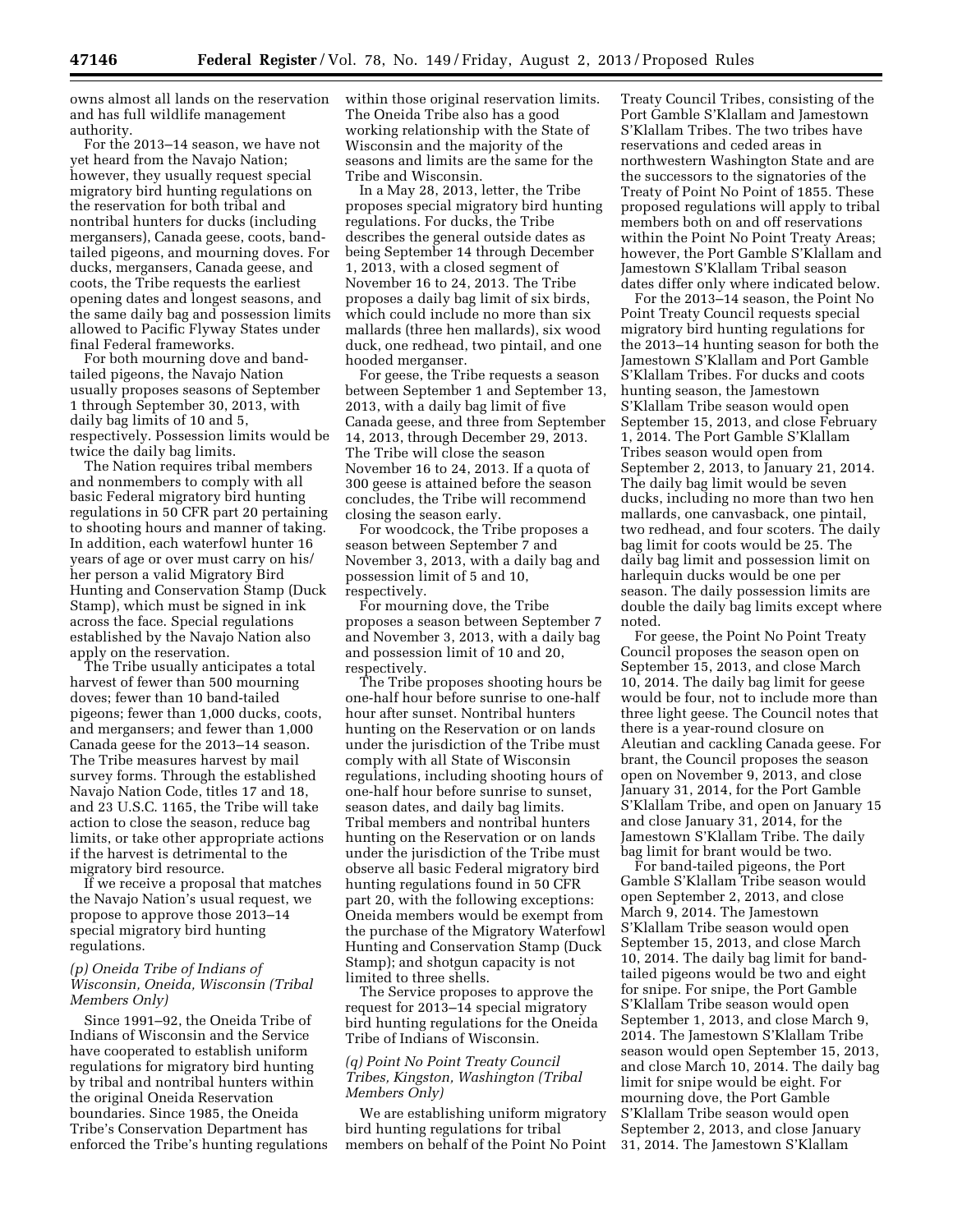Tribe would open September 15, 2013, and close January 14, 2014. The daily bag limit for mourning dove would be 10.

The Tribe anticipates a total harvest of fewer than 200 birds for the 2013–14 season. The tribal fish and wildlife enforcement officers have the authority to enforce these tribal regulations.

We propose to approve the Point No Point Treaty Council Tribe's requested 2013–14 special migratory bird seasons.

# *(r) Sault Ste. Marie Tribe of Chippewa Indians, Sault Ste. Marie, Michigan (Tribal Members Only)*

The Sault Ste. Marie Tribe of Chippewa Indians is a federally recognized, self-governing Indian Tribe, distributed throughout the eastern Upper Peninsula and northern Lower Peninsula of Michigan. The Tribe has retained the right to hunt, fish, trap, and gather on the lands ceded in the Treaty of Washington (1836).

In a May 31, 2013, letter, the Tribe proposes special migratory bird hunting regulations. For ducks, mergansers, and common snipe, the Tribe proposes outside dates as September 15 through December 31, 2013. The Tribe proposes a daily bag limit of 20 ducks, which could include no more than 10 mallards (5 hen mallards), 5 wood duck, 5 black duck, and 5 canvasback. The merganser daily bag limit is 10 in the aggregate and 16 for common snipe.

For geese, coot, gallinule, sora, and Virginia rail, the Tribe requests a season from September 1 to December 31, 2013. The daily bag limit for geese is 20, in the aggregate. The daily bag limit for coot, gallinule, sora, and Virginia rail is 20 in the aggregate.

For woodcock, the Tribe proposes a season between September 2 and December 1, 2013, with a daily bag and possession limit of 10 and 20, respectively.

For mourning dove, the Tribe proposes a season between September 1 and November 14, 2013, with a daily bag and possession limit of 10 and 20, respectively.

In 2012, the total estimated duck and geese harvest was 2,858. All Sault Ste. Marie Tribe members exercising hunting treaty rights within the 1836 Ceded Territory are required to submit annual harvest reports including date of harvest, number and species harvested, and location of harvest. Hunting hours would be from one-half hour before sunrise to one-half hour after sunset. All other regulations in 50 CFR part 20 apply including the use of only nontoxic shot for hunting waterfowl.

The Service proposes to approve the request for 2013–14 special migratory

bird hunting regulations for the Sault Ste. Marie Tribe of Chippewa Indians.

## *(s) Shoshone–Bannock Tribes, Fort Hall Indian Reservation, Fort Hall, Idaho (Nontribal Hunters)*

Almost all of the Fort Hall Indian Reservation is tribally owned. The Tribes claim full wildlife management authority throughout the reservation, but the Idaho Fish and Game Department has disputed tribal jurisdiction, especially for hunting by nontribal members on reservation lands owned by non-Indians. As a compromise, since 1985, we have established the same waterfowl hunting regulations on the reservation and in a surrounding off-reservation State zone. The regulations were requested by the Tribes and provided for different season dates than in the remainder of the State. We agreed to the season dates because they would provide additional protection to mallards and pintails. The State of Idaho concurred with the zoning arrangement. We have no objection to the State's use of this zone again in the 2013–14 hunting season, provided the duck and goose hunting season dates are the same as on the reservation.

In a proposal for the 2013–14 hunting season, the Shoshone-Bannock Tribes request a continuous duck (including mergansers) season, with the maximum number of days and the same daily bag and possession limits permitted for Pacific Flyway States under the final Federal frameworks. The Tribes propose a duck and coot season with, if the same number of hunting days is permitted as last year, an opening date of October 5, 2013, and a closing date of January 18, 2014. The Tribes anticipate harvest will be between 2,000 and 5,000 ducks.

The Tribes also request a continuous goose season with the maximum number of days and the same daily bag and possession limits permitted in Idaho under Federal frameworks. The Tribes propose that, if the same number of hunting days is permitted as in previous years, the season would have an opening date of October 5, 2013, and a closing date of January 18, 2014. The Tribes anticipate harvest will be between 4,000 and 6,000 geese.

The Tribes request a common snipe season with the maximum number of days and the same daily bag and possession limits permitted in Idaho under Federal frameworks. The Tribes propose that, if the same number of hunting days is permitted as in previous years, the season would have an opening date of October 5, 2013, and a closing date of January 18, 2014.

Nontribal hunters must comply with all basic Federal migratory bird hunting regulations in 50 CFR part 20 pertaining to shooting hours, use of steel shot, and manner of taking. Special regulations established by the Shoshone–Bannock Tribes also apply on the reservation.

We note that the requested regulations are nearly identical to those of last year, and we propose to approve them for the 2013–14 hunting season given that the seasons' dates fall within the final Federal flyway frameworks (applies to nontribal hunters only).

#### *(t) Skokomish Tribe, Shelton, Washington (Tribal Members Only)*

Since 1996, the Service and the Point No Point Treaty Tribes, of which the Skokomish Tribe was one, have cooperated to establish special regulations for migratory bird hunting. The Tribes have been acting independently since 2005, and the Skokomish Tribe would like to establish migratory bird hunting regulations for tribal members for the 2013–14 season. The Tribe has a reservation on the Olympic Peninsula in Washington State and is a successor to the signatories of the Treaty of Point No Point of 1855.

The Skokomish Tribe requests a duck and coot season from September 16, 2013, to February 28, 2014. The daily bag limit is seven ducks, including no more than two hen mallards, one pintail, one canvasback, and two redheads. The daily bag and possession limit on harlequin duck is one per season. The coot daily bag limit is 25. The possession limit is twice the daily bag limit, except as noted above.

For geese, the Tribe requests a season from September 16, 2013, to February 28, 2014. The daily bag limit is four, including no more than three light geese. The season on Aleutian Canada geese is closed. For brant, the Tribe proposes a season from November 1, 2013, to February 15, 2014, with a daily bag limit of two. The possession limit is twice the daily bag limit.

For mourning doves, band-tailed pigeon, and snipe, the Tribe requests a season from September 16, 2013, to February 28, 2014, with a daily bag limit of 10, 2, and 8, respectively. The possession limit is twice the daily bag limit.

All Tribal hunters authorized to hunt migratory birds are required to obtain a tribal hunting permit from the Skokomish Tribe pursuant to tribal law. Hunting hours would be from one-half hour before sunrise to sunset. Only steel, tungsten-iron, tungsten-polymer, tungsten-matrix, and tin shot are allowed for hunting waterfowl. It is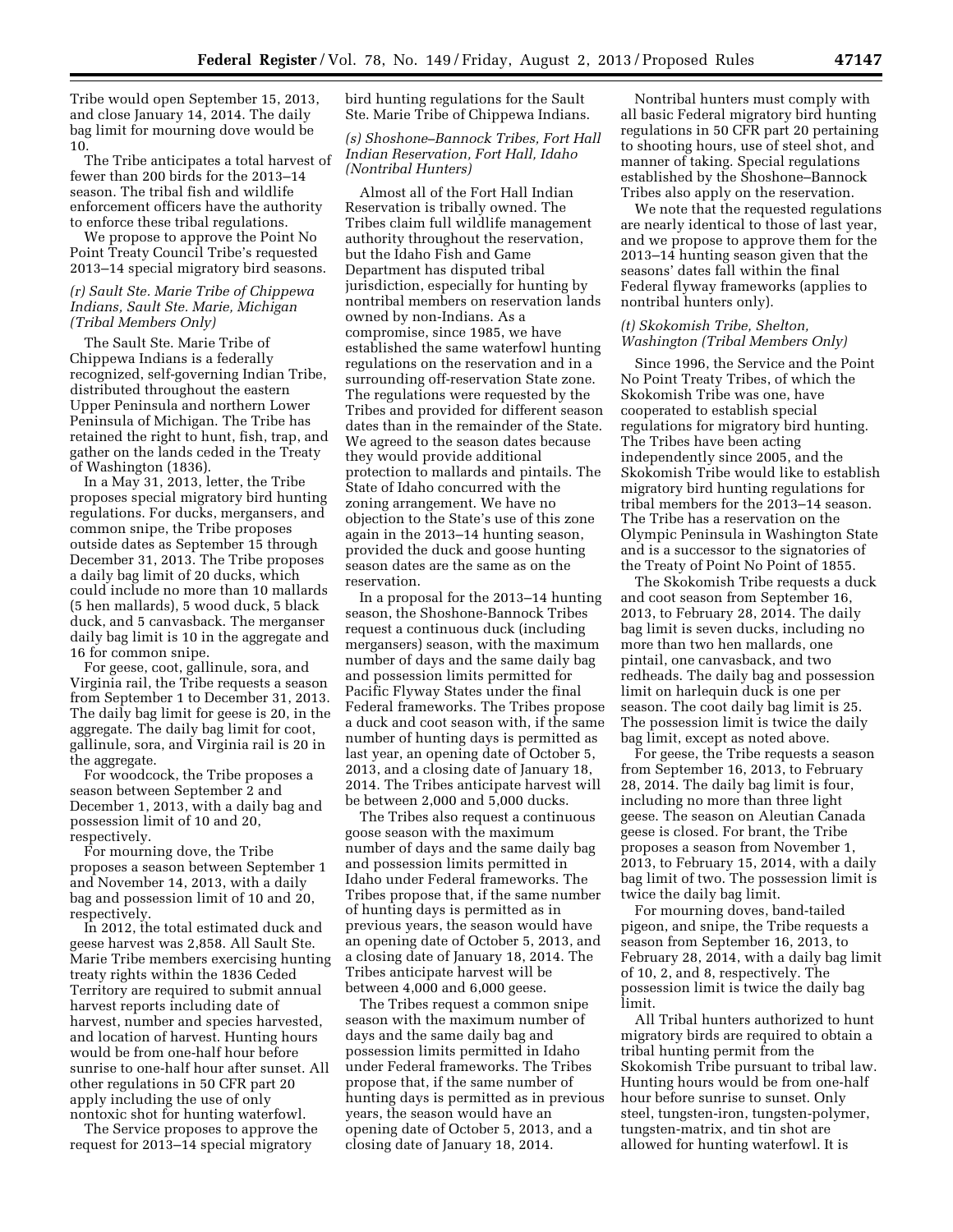unlawful to use or possess lead shot while hunting waterfowl.

The Tribe anticipates harvest to be fewer than 150 birds. The Skokomish Public Safety Office enforcement officers have the authority to enforce these migratory bird hunting regulations.

We propose to approve the Skokomish Tribe's 2013–14 requested migratory bird hunting season.

## *(u) Spokane Tribe of Indians, Spokane Indian Reservation, Wellpinit, Washington (Tribal Members Only)*

The Spokane Tribe of Indians wishes to establish waterfowl seasons on their reservation for its membership to access as an additional resource. An established waterfowl season on the reservation will allow access to a resource for members to continue practicing a subsistence lifestyle. The Spokane Indian Reservation is located in northeastern Washington State. The reservation comprises approximately 157,000 acres. The boundaries of the Reservation are the Columbia River to the west, the Spokane River to the south (now Lake Roosevelt), Tshimikn Creek to the east, and the 48th Parallel as the north boundary. Tribal membership comprises approximately 2,300 enrolled Spokane Tribal Members.

These proposed regulations would allow Tribal Members, spouses of Spokane Tribal Members, and firstgeneration descendants of a Spokane Tribal Member with a tribal permit and Federal Waterfowl stamp an opportunity to utilize the reservation and ceded lands for waterfowl hunting. These regulations would also benefit tribal membership through access to this resource throughout Spokane Tribal ceded lands in eastern Washington. By Spokane Tribal Referendum, spouses of Spokane Tribal Members and children of Spokane Tribal Members not enrolled are allowed to harvest game animals within the Spokane Indian Reservation with the issuance of hunting permits.

For the 2013–14 season, the Tribe requests to establish duck seasons that would run from September 2, 2013, through January 31, 2014. The tribe is requesting the daily bag limit for ducks to be consistent with final Federal frameworks. The possession limit is twice the daily bag limit.

The Tribe proposes a season on geese starting September 2, 2013, and ending on January 31, 2014. The tribe is requesting the daily bag limit for geese to be consistent with final Federal frameworks. The possession limit is twice the daily bag limit.

Based on the quantity of requests the Spokane Tribe of Indians has received,

the tribe anticipates harvest levels for the 2013–14 season for both ducks and geese to be below 100 total birds with goose harvest at fewer than 50. Hunter success will be monitored through mandatory harvest reports returned within 30 days of the season closure.

We propose to approve the Spokane Tribe's requested 2013–14 special migratory bird hunting regulations.

# *(v) Squaxin Island Tribe, Squaxin Island Reservation, Shelton, Washington (Tribal Members Only)*

The Squaxin Island Tribe of Washington and the Service have cooperated since 1995, to establish special tribal migratory bird hunting regulations. These special regulations apply to tribal members on the Squaxin Island Reservation, located in western Washington near Olympia, and all lands within the traditional hunting grounds of the Squaxin Island Tribe.

Based on past experience, for the 2013–14 season, we expect the Tribe will request to establish duck and coot seasons that would run from September 1, 2013, through January 15, 2014. The daily bag limit for ducks would be five per day and could include only one canvasback. The season on harlequin ducks is closed. For coots, the daily bag limit is 25. For snipe, the Tribe will likely propose that the season start on September 15, 2013, and end on January 15, 2014. The daily bag limit for snipe would be eight. For band-tailed pigeon, we expect the Tribe to propose that the season start on September 1, 2013, and end on December 31, 2013. The daily bag limit would be five. The possession limit would be twice the daily bag limit.

We expect the Tribe to propose a season on geese starting September 15, 2013, and ending on January 15, 2014. The daily bag limit for geese would be four, including no more than two snow geese. The season on Aleutian and cackling Canada geese would be closed. For brant, the Tribe will likely propose that the season start on September 1, 2013, and end on December 31, 2013. The daily bag limit for brant would be two. The possession limit would be twice the daily bag limit.

If we receive a proposal that matches the Tribe's usual request, we propose to approve those 2013–14 special migratory bird hunting regulations.

# *(w) Stillaguamish Tribe of Indians, Arlington, Washington (Tribal Members Only)*

The Stillaguamish Tribe of Indians and the Service have cooperated to establish special regulations for migratory game birds since 2001. For the 2013–14 season, the Tribe requests regulations to hunt all open and unclaimed lands under the Treaty of Point Elliott of January 22, 1855, including their main hunting grounds around Camano Island, Skagit Flats, and Port Susan to the border of the Tulalip Tribes Reservation. Ceded lands are located in Whatcom, Skagit, Snohomish, and Kings Counties, and a portion of Pierce County, Washington. The Stillaguamish Tribe of Indians is a federally recognized Tribe and reserves the Treaty Right to hunt (*U.S.* v. *Washington*).

The Tribe proposes that duck (including mergansers) and goose seasons run from October 1, 2013, to February 15, 2014. The daily bag limit on ducks (including sea ducks and mergansers) is 10. For geese, the daily bag limit is six. Possession limits are totals of these two daily bag limits.

The Tribe proposes that coot, brant, and snipe seasons run from October 1, 2013, to January 31, 2014. The daily bag limit for coot is 25. The daily bag limit on brant is three. The daily bag limit for snipe is 10. Possession limits are twice the daily bag limit.

The Tribe proposes that band-tailed pigeon and dove seasons run from September 1, 2013, to October 31, 2013. The daily bag limit for band-tailed pigeon is four. The daily bag limit on dove is 10. Possession limits are twice the daily bag limit.

Harvest is regulated by a punch card system. Tribal members hunting on lands under this proposal will observe all basic Federal migratory bird hunting regulations found in 50 CFR part 20, which will be enforced by the Stillaguamish Tribal law enforcement. Tribal members are required to use steel shot or a nontoxic shot as required by Federal regulations.

The Tribe anticipates a total harvest of 200 ducks, 100 geese, 50 mergansers, 100 coots, and 100 snipe. Anticipated harvest needs include subsistence and ceremonial needs. Certain species may be closed to hunting for conservation purposes, and consideration for the needs of certain species will be addressed.

The Service proposes to approve the Stillaguamish Tribe's request for 2013– 14 special migratory bird hunting regulations for the Stillaguamish Tribe of Indians.

# *(x) Swinomish Indian Tribal Community, LaConner, Washington (Tribal Members Only)*

In 1996, the Service and the Swinomish Indian Tribal Community began cooperating to establish special regulations for migratory bird hunting. The Swinomish Indian Tribal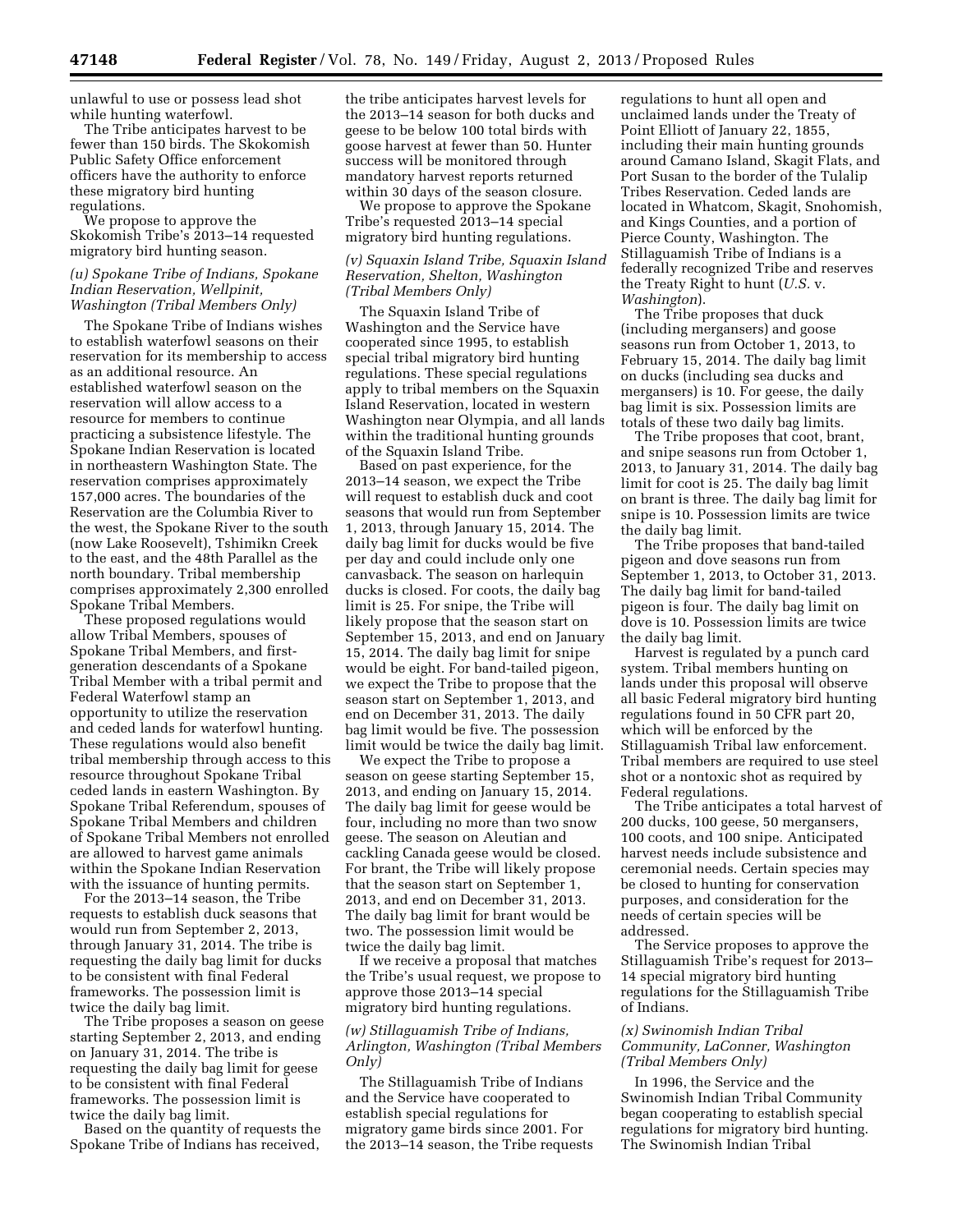Community is a federally recognized Indian Tribe consisting of the Swinomish, Lower Skagit, Samish, and Kikialous. The Swinomish Reservation was established by the Treaty of Point Elliott of January 22, 1855, and lies in the Puget Sound area north of Seattle, Washington.

For the 2013–14 season, the Tribal Community requests to establish a migratory bird hunting season on all areas that are open and unclaimed and consistent with the meaning of the treaty. The Tribal Community requests to establish duck, merganser, Canada goose, brant, and coot seasons opening on the earliest possible date allowed by the final Federal frameworks for the Pacific Flyway and closing 30 days after the State of Washington closes its season. On reservation, the Tribal Community requests to establish duck, merganser, Canada goose, brant, and coot seasons opening on the earliest possible date allowed by the final Federal frameworks for the Pacific Flyway and closing March 9, 2014. The Swinomish Indian Tribal Community requests an additional three birds of each species over the numbers allowed by the State for daily bag and possession limits.

The Community anticipates that the regulations will result in the harvest of approximately 600 ducks and 200 geese. The Swinomish utilize a report card and permit system to monitor harvest and will implement steps to limit harvest where conservation is needed. All tribal regulations will be enforced by tribal fish and game officers.

We believe the estimated harvest by the Swinomish will be minimal and will not adversely affect migratory bird populations. We propose to approve the Tribe's requested 2013–14 special migratory bird hunting regulations.

# *(y) The Tulalip Tribes of Washington, Tulalip Indian Reservation, Marysville, Washington (Tribal Members and Nontribal Hunters)*

The Tulalip Tribes are the successors in interest to the Tribes and bands signatory to the Treaty of Point Elliott of January 22, 1855. The Tulalip Tribes' government is located on the Tulalip Indian Reservation just north of the City of Everett in Snohomish County, Washington. The Tribes or individual tribal members own all of the land on the reservation, and they have full wildlife management authority. All lands within the boundaries of the Tulalip Tribes Reservation are closed to nonmember hunting unless opened by Tulalip Tribal regulations.

The Tribe proposes tribal hunting regulations for the 2013–14 season.

Migratory waterfowl hunting by Tulalip Tribal members is authorized by Tulalip Tribal Ordinance No. 67. For ducks, mergansers, coot, and snipe, the proposed season for tribal members is from September 4, 2013, through February 29, 2014. Daily bag and possession limits would be 7 and 14 ducks, respectively, except that for bluewinged teal, canvasback, harlequin, pintail, and wood duck, the bag and possession limits would be the same as those established in accordance with final Federal frameworks. For coot, daily bag and possession limits are 25 and 50, respectively, and for snipe 8 and 16, respectively. Ceremonial hunting may be authorized by the Department of Natural Resources at any time upon application of a qualified tribal member. Such a hunt must have a bag limit designed to limit harvest only to those birds necessary to provide for the ceremony.

For geese, tribal members propose a season from September 7, 2013, through February 29, 2014. The goose daily bag and possession limits would be 7 and 14, respectively, except that the bag limits for brant, cackling Canada geese, and dusky Canada geese would be those established in accordance with final Federal frameworks.

All hunters on Tulalip Tribal lands are required to adhere to shooting hour regulations set at one-half hour before sunrise to sunset, special tribal permit requirements, and a number of other tribal regulations enforced by the Tribe. Each nontribal hunter 16 years of age and older hunting pursuant to Tulalip Tribes' Ordinance No. 67 must possess a valid Federal Migratory Bird Hunting and Conservation Stamp and a valid State of Washington Migratory Waterfowl Stamp. Each hunter must validate stamps by signing across the face.

Although the season length requested by the Tulalip Tribes appears to be quite liberal, harvest information indicates a total take by tribal and nontribal hunters of fewer than 1,000 ducks and 500 geese annually.

We propose to approve the Tulalip Tribe's request for 2013–14 special migratory bird hunting regulations.

#### *(z) Upper Skagit Indian Tribe, Sedro Woolley, Washington (Tribal Members Only)*

The Upper Skagit Indian Tribe and the Service have cooperated to establish special regulations for migratory game birds since 2001. The Tribe has jurisdiction over lands within Skagit, Island, and Whatcom Counties, Washington. The Tribe issues tribal

hunters a harvest report card that will be shared with the State of Washington.

For the 2013–14 season, the Tribe requests a duck season starting October 1, 2013, and ending February 28, 2014. The Tribe proposes a daily bag limit of 15 with a possession limit of 20. The Tribe requests a coot season starting October 1, 2013, and ending February 15, 2014. The coot daily bag limit is 20 with a possession limit of 30.

The Tribe proposes a goose season from October 1, 2013, to February 28, 2014, with a daily bag limit of 7 geese and a possession limit of 10. For brant, the Tribe proposes a season from November 1 to November 10, 2013, with a daily bag and possession limit of 2.

The Tribe proposes a mourning dove season between September 1 and December 31, 2013, with a daily bag limit of 12 and possession limit of 15.

The anticipated migratory bird harvest under this proposal would be 100 ducks, 5 geese, 2 brant, and 10 coots. Tribal members must have the tribal identification and tribal harvest report card on their person to hunt. Tribal members hunting on the Reservation will observe all basic Federal migratory bird hunting regulations found in 50 CFR part 20, except shooting hours would be 15 minutes before official sunrise to 15 minutes after official sunset.

The Service proposes to approve the request for 2013–14 special migratory bird hunting regulations for the Upper Skagit Indian Tribe.

#### *(aa) Wampanoag Tribe of Gay Head, Aquinnah, Massachusetts (Tribal Members Only)*

The Wampanoag Tribe of Gay Head is a federally recognized Tribe located on the island of Martha's Vineyard in Massachusetts. The Tribe has approximately 560 acres of land, which it manages for wildlife through its natural resources department. The Tribe also enforces its own wildlife laws and regulations through the natural resources department.

For the 2013–14 season, the Tribe proposes a duck season of October 14, 2013, through February 22, 2014. The Tribe proposes a daily bag limit of eight birds, which could include no more than four hen mallards, four mottled ducks, one fulvous whistling duck, four mergansers, three scaup, two hooded mergansers, three wood ducks, one canvasback, two redheads, two pintail, and four of all other species not listed. The season for harlequin ducks is closed. The Tribe proposes a teal (greenwinged and blue) season of October 10, 2013, through February 22, 2014. A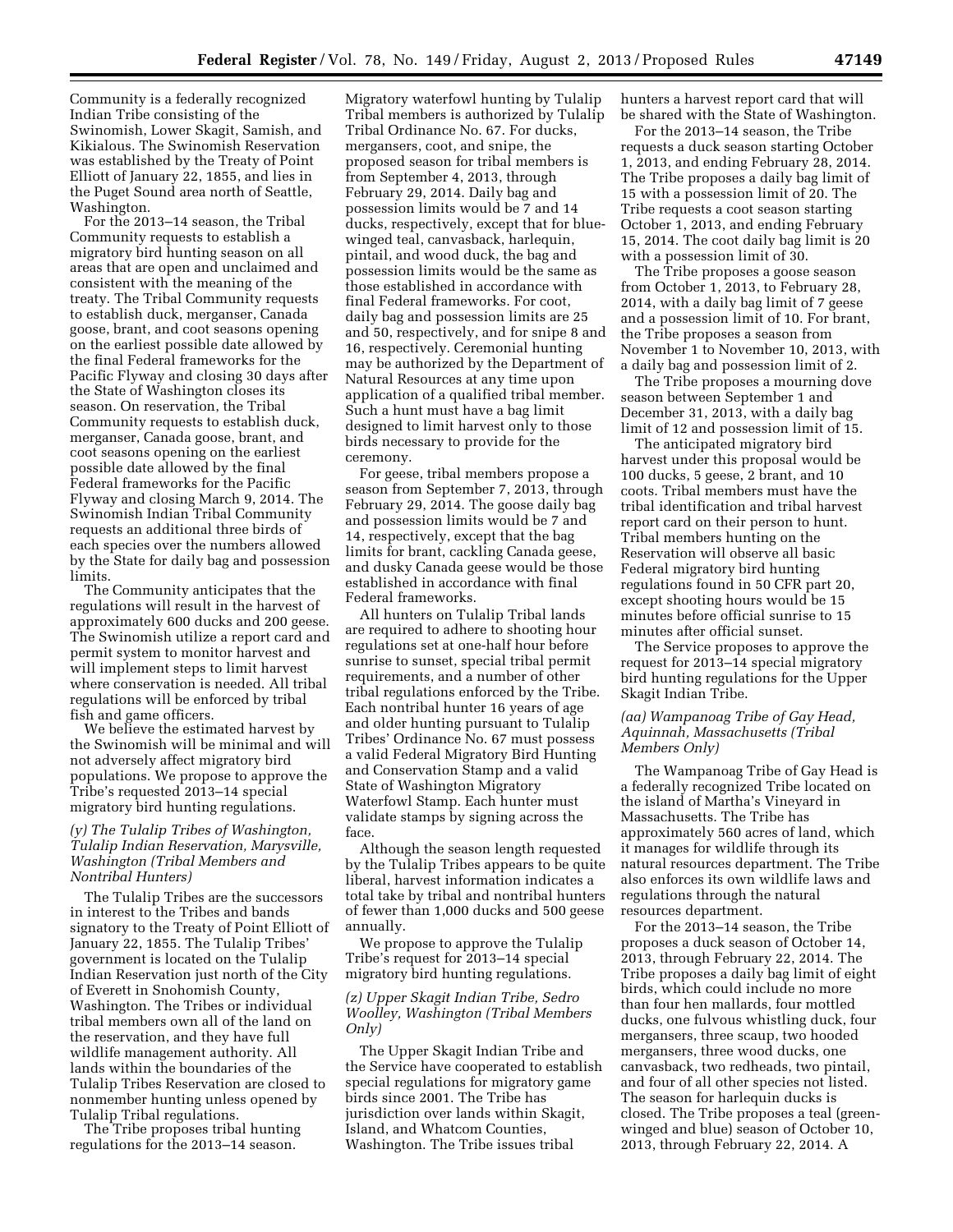daily bag limit of six teal would be in addition to the daily bag limit for ducks.

For sea ducks, the Tribe proposes a season between October 7, 2013, and February 22, 2014, with a daily bag limit of seven, which could include no more than one hen eider and four of any one species unless otherwise noted above.

For Canada geese, the Tribe requests a season between September 4 and September 21, 2013, and October 28, 2013, and February 22, 2014, with a daily bag limit of 8 Canada geese. For snow geese, the tribe requests a season between September 4 to September 21, 2013, and November 25, 2013, to February 22, 2014, with a daily bag limit of 15 snow geese.

For woodcock, the Tribe proposes a season between October 10 and November 23, 2013, with a daily bag limit of three. For sora and Virginia rails, the Tribe requests a season of September 2, 2013, through November 10, 2013, with a daily bag limit of 5 sora and 10 Virginia rails. For snipe, the Tribe requests a season of September 2, 2013, through December 16, 2013, with a daily bag limit of 8.

Prior to 2012, the Tribe had 22 registered tribal hunters and estimates harvest to be no more than 15 geese, 25 mallards, 25 teal, 50 black ducks, and 50 of all other species combined. Tribal members hunting on the Reservation will observe all basic Federal migratory bird hunting regulations found in 50 CFR part 20. The Tribe requires hunters to register with the Harvest Information Program.

We propose to approve the Wampanoag Tribe of Gay Head's requested 2013–14 special migratory bird hunting regulations.

# *(bb) White Earth Band of Ojibwe, White Earth, Minnesota (Tribal Members Only)*

The White Earth Band of Ojibwe is a federally recognized tribe located in northwest Minnesota and encompasses all of Mahnomen County and parts of Becker and Clearwater Counties. The reservation employs conservation officers to enforce migratory bird regulations. The Tribe and the Service first cooperated to establish special tribal regulations in 1999.

For the 2013–14 migratory bird hunting season, we anticipate that the White Earth Band of Ojibwe will request a duck season to start September 17 and end December 11, 2013. For ducks, they usually request a daily bag limit of 10, including no more than 2 mallards, 1 pintail, and 1 canvasback. For mergansers, the Tribe proposes the season to start September 17 and end December 18, 2013. The merganser daily bag limit would be five with no more

than two hooded mergansers. For geese, the Tribe usually proposes an early season from September 1 through September 25, 2013, and a late season from September 26, 2013, through December 19, 2013. The early season daily bag limit is eight geese, and the late season daily bag limit is five geese.

For coots, dove, rail, woodcock, and snipe, the Tribe usually proposes a September 1 through November 30, 2013, season with daily bag limits of 20 coots, 25 doves, 25 rails, 10 woodcock, and 10 snipe. Shooting hours are onehalf hour before sunrise to one-half hour after sunset. Nontoxic shot is required.

Based on past harvest surveys, the Tribe anticipates harvest of 1,000 to 2,000 Canada geese and 1,000 to 1,500 ducks. The White Earth Reservation Tribal Council employs four full-time conservation officers to enforce migratory bird regulations.

If we receive a proposal that matches the White Earth Band of Ojibwe's usual request, we propose to approve those 2013–14 special migratory bird hunting regulations.

*(cc) White Mountain Apache Tribe, Fort Apache Indian Reservation, Whiteriver, Arizona (Tribal Members and Nontribal Hunters)* 

The White Mountain Apache Tribe owns all reservation lands, and the Tribe has recognized full wildlife management authority. As in past years, the White Mountain Apache Tribe has requested regulations that are essentially unchanged from those agreed to since the 1997–98 hunting year.

The hunting zone for waterfowl is restricted and is described as: The length of the Black River west of the Bonito Creek and Black River confluence and the entire length of the Salt River forming the southern boundary of the reservation; the White River, extending from the Canyon Day Stockman Station to the Salt River; and all stock ponds located within Wildlife Management Units 4, 5, 6, and 7. Tanks located below the Mogollon Rim, within Wildlife Management Units 2 and 3, will be open to waterfowl hunting during the 2013–14 season. The length of the Black River east of the Black River/Bonito Creek confluence is closed to waterfowl hunting. All other waters of the reservation would be closed to waterfowl hunting for the 2013–14 season.

For nontribal and tribal hunters, the Tribe proposes a continuous duck, coot, merganser, gallinule, and moorhen hunting season, with an opening date of October 19, 2013, and a closing date of January 26, 2014. The Tribe proposes a separate pintail and canvasback season,

with an opening date of October 19, 2013, and a closing date of December 1, 2013. The season on scaup is closed. The Tribe proposes a daily duck (including mergansers) bag limit of seven, which may include no more than two redheads, two pintail, seven mallards (including no more than two hen mallards), and one canvasback. The daily bag limit for coots, gallinules, and moorhens would be 25, singly or in the aggregate.

For geese, the Tribe proposes a season from October 19, 2013, through January 26, 2014. Hunting would be limited to Canada geese, and the daily bag limit would be three.

Season dates for band-tailed pigeons and mourning doves would run from September 1, and end September 15, 2013, in Wildlife Management Unit 10 and all areas south of Y–70 and Y–10 in Wildlife Management Unit 7, only. Proposed daily bag limits for bandtailed pigeons and mourning doves would be 3 and 10, respectively.

Possession limits for the above species are twice the daily bag limits. Shooting hours would be from one-half hour before sunrise to sunset. There would be no open season for sandhill cranes, rails, and snipe on the White Mountain Apache lands under this proposal. A number of special regulations apply to tribal and nontribal hunters, which may be obtained from the White Mountain Apache Tribe Game and Fish Department.

We plan to approve the White Mountain Apache Tribe's requested 2013–14 special migratory bird hunting regulations.

## *(dd) Yankton Sioux Tribe, Marty, South Dakota (Tribal Members and Nontribal Hunters)*

The Yankton Sioux Tribe has yet to submit a waterfowl hunting proposal for the 2013–14 season. The Yankton Sioux tribal waterfowl hunting season usually would be open to both tribal members and nontribal hunters. The waterfowl hunting regulations would apply to tribal and trust lands within the external boundaries of the reservation.

For ducks (including mergansers) and coots, we expect the Yankton Sioux Tribe to, as usual, propose a season starting October 9, 2013, and running for the maximum amount of days allowed under the final Federal frameworks. Daily bag and possession limits would be six ducks, which may include no more than five mallards (no more than two hens), one canvasback (when the season is open), two redheads, three scaup, one pintail, or two wood ducks. The bag limit for mergansers would be five, which would